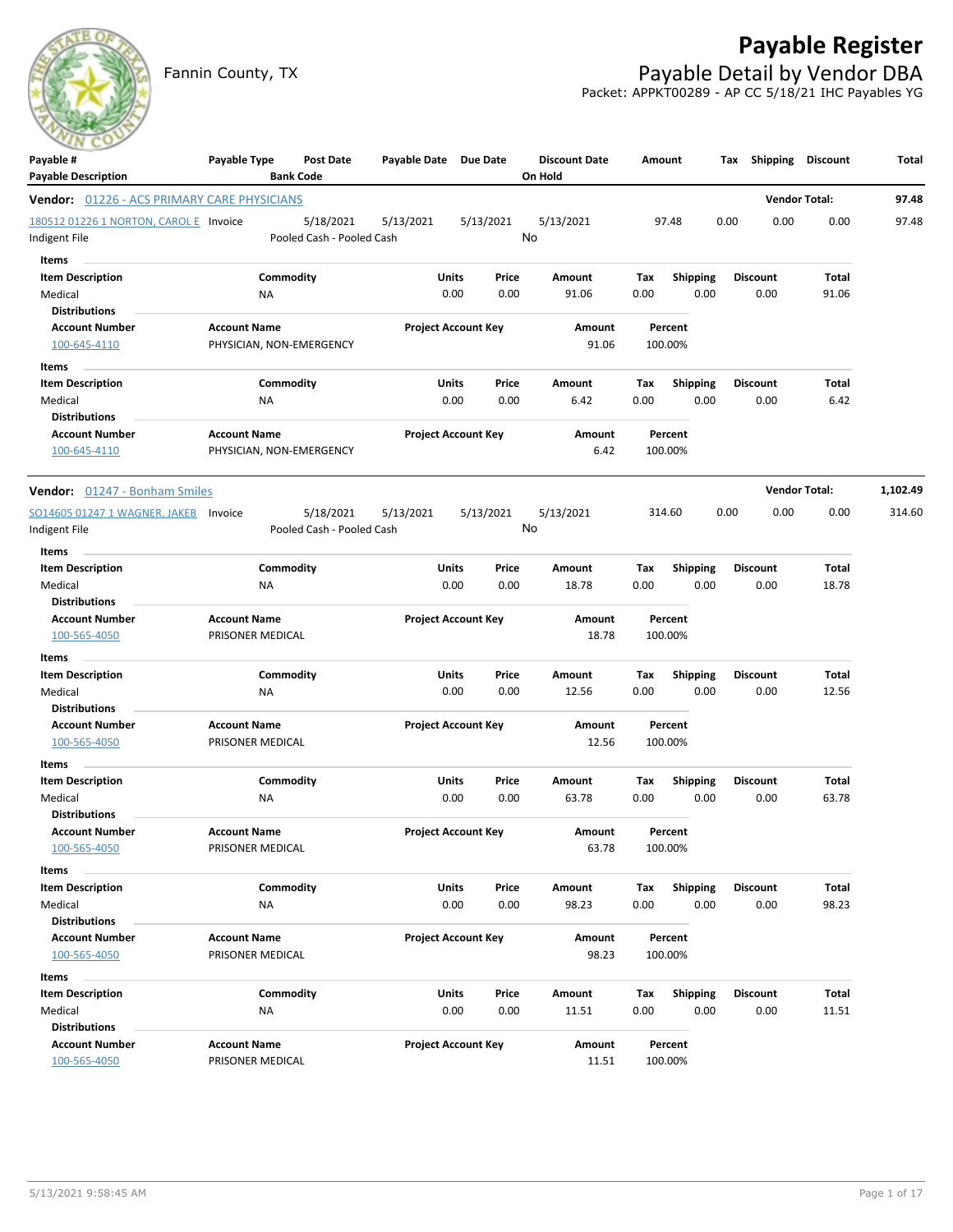| Payable #                              | Payable Type                            | <b>Post Date</b>          | Payable Date Due Date |                            | <b>Discount Date</b> |      | Amount             | <b>Shipping</b><br>Tax | <b>Discount</b> | Total  |
|----------------------------------------|-----------------------------------------|---------------------------|-----------------------|----------------------------|----------------------|------|--------------------|------------------------|-----------------|--------|
| <b>Payable Description</b>             |                                         | <b>Bank Code</b>          |                       |                            | On Hold              |      |                    |                        |                 |        |
| Items                                  |                                         |                           |                       |                            |                      |      |                    |                        |                 |        |
| <b>Item Description</b>                |                                         | Commodity                 | Units                 | Price                      | Amount               | Tax  | Shipping           | <b>Discount</b>        | Total           |        |
| Medical                                | ΝA                                      |                           |                       | 0.00<br>0.00               | 98.23                | 0.00 | 0.00               | 0.00                   | 98.23           |        |
| <b>Distributions</b>                   |                                         |                           |                       |                            |                      |      |                    |                        |                 |        |
| <b>Account Number</b><br>100-565-4050  | <b>Account Name</b><br>PRISONER MEDICAL |                           |                       | <b>Project Account Key</b> | Amount<br>98.23      |      | Percent<br>100.00% |                        |                 |        |
| Items                                  |                                         |                           |                       |                            |                      |      |                    |                        |                 |        |
| <b>Item Description</b>                |                                         | Commodity                 | Units                 | Price                      | Amount               | Tax  | <b>Shipping</b>    | <b>Discount</b>        | Total           |        |
| Medical                                | NA                                      |                           |                       | 0.00<br>0.00               | 11.51                | 0.00 | 0.00               | 0.00                   | 11.51           |        |
| <b>Distributions</b>                   |                                         |                           |                       |                            |                      |      |                    |                        |                 |        |
| <b>Account Number</b>                  | <b>Account Name</b>                     |                           |                       | <b>Project Account Key</b> | Amount               |      | Percent            |                        |                 |        |
| 100-565-4050                           | PRISONER MEDICAL                        |                           |                       |                            | 11.51                |      | 100.00%            |                        |                 |        |
| SO15160 01247 1 WILBURN, JAMES Invoice |                                         | 5/18/2021                 | 5/13/2021             | 5/13/2021                  | 5/13/2021            |      | 246.54             | 0.00<br>0.00           | 0.00            | 246.54 |
| Indigent File                          |                                         | Pooled Cash - Pooled Cash |                       |                            | No                   |      |                    |                        |                 |        |
| Items                                  |                                         |                           |                       |                            |                      |      |                    |                        |                 |        |
| <b>Item Description</b>                |                                         | Commodity                 | Units                 | Price                      | Amount               | Tax  | <b>Shipping</b>    | <b>Discount</b>        | Total           |        |
| Medical<br><b>Distributions</b>        | ΝA                                      |                           |                       | 0.00<br>0.00               | 64.06                | 0.00 | 0.00               | 0.00                   | 64.06           |        |
| <b>Account Number</b>                  | <b>Account Name</b>                     |                           |                       | <b>Project Account Key</b> | Amount               |      | Percent            |                        |                 |        |
| 100-565-4050                           | PRISONER MEDICAL                        |                           |                       |                            | 64.06                |      | 100.00%            |                        |                 |        |
| Items                                  |                                         |                           |                       |                            |                      |      |                    |                        |                 |        |
| <b>Item Description</b>                |                                         | Commodity                 | Units                 | Price                      | Amount               | Tax  | <b>Shipping</b>    | Discount               | Total           |        |
| Medical                                | NA                                      |                           |                       | 0.00<br>0.00               | 64.06                | 0.00 | 0.00               | 0.00                   | 64.06           |        |
| <b>Distributions</b>                   |                                         |                           |                       |                            |                      |      |                    |                        |                 |        |
| <b>Account Number</b>                  | <b>Account Name</b>                     |                           |                       | <b>Project Account Key</b> | Amount               |      | Percent            |                        |                 |        |
| 100-565-4050                           | PRISONER MEDICAL                        |                           |                       |                            | 64.06                |      | 100.00%            |                        |                 |        |
| Items                                  |                                         |                           |                       |                            |                      |      |                    |                        |                 |        |
| <b>Item Description</b>                |                                         | Commodity                 | Units                 | Price                      | Amount               | Tax  | Shipping           | Discount               | Total           |        |
| Medical                                | ΝA                                      |                           |                       | 0.00<br>0.00               | 64.06                | 0.00 | 0.00               | 0.00                   | 64.06           |        |
| <b>Distributions</b>                   |                                         |                           |                       |                            |                      |      |                    |                        |                 |        |
| <b>Account Number</b>                  | <b>Account Name</b>                     |                           |                       | <b>Project Account Key</b> | Amount               |      | Percent            |                        |                 |        |
| 100-565-4050                           | PRISONER MEDICAL                        |                           |                       |                            | 64.06                |      | 100.00%            |                        |                 |        |
| Items                                  |                                         |                           |                       |                            |                      |      |                    |                        |                 |        |
| <b>Item Description</b>                |                                         | Commodity                 | Units                 | Price                      | Amount               | Tax  | <b>Shipping</b>    | <b>Discount</b>        | Total           |        |
| Medical                                | NA                                      |                           |                       | 0.00<br>0.00               | 18.78                | 0.00 | 0.00               | 0.00                   | 18.78           |        |
| <b>Distributions</b>                   |                                         |                           |                       |                            |                      |      |                    |                        |                 |        |
| <b>Account Number</b>                  | <b>Account Name</b>                     |                           |                       | <b>Project Account Key</b> | Amount               |      | Percent            |                        |                 |        |
| 100-565-4050                           | PRISONER MEDICAL                        |                           |                       |                            | 18.78                |      | 100.00%            |                        |                 |        |
| Items                                  |                                         |                           |                       |                            |                      |      |                    |                        |                 |        |
| <b>Item Description</b>                |                                         | Commodity                 | Units                 | Price                      | Amount               | Tax  | Shipping           | <b>Discount</b>        | Total           |        |
| Medical                                | NA                                      |                           |                       | 0.00<br>0.00               | 12.56                | 0.00 | 0.00               | 0.00                   | 12.56           |        |
| <b>Distributions</b>                   |                                         |                           |                       |                            |                      |      |                    |                        |                 |        |
| <b>Account Number</b>                  | <b>Account Name</b>                     |                           |                       | <b>Project Account Key</b> | Amount               |      | Percent            |                        |                 |        |
| 100-565-4050                           | PRISONER MEDICAL                        |                           |                       |                            | 12.56                |      | 100.00%            |                        |                 |        |
| Items                                  |                                         |                           |                       |                            |                      |      |                    |                        |                 |        |
| <b>Item Description</b>                |                                         | Commodity                 | Units                 | Price                      | Amount               | Tax  | <b>Shipping</b>    | <b>Discount</b>        | Total           |        |
| Medical                                | <b>NA</b>                               |                           |                       | 0.00<br>0.00               | 11.51                | 0.00 | 0.00               | 0.00                   | 11.51           |        |
| <b>Distributions</b>                   |                                         |                           |                       |                            |                      |      |                    |                        |                 |        |
| <b>Account Number</b>                  | <b>Account Name</b>                     |                           |                       | <b>Project Account Key</b> | Amount               |      | Percent            |                        |                 |        |
| 100-565-4050                           | PRISONER MEDICAL                        |                           |                       |                            | 11.51                |      | 100.00%            |                        |                 |        |
| Items                                  |                                         |                           |                       |                            |                      |      |                    |                        |                 |        |
| <b>Item Description</b>                |                                         | Commodity                 | Units                 | Price                      | Amount               | Tax  | <b>Shipping</b>    | <b>Discount</b>        | Total           |        |
| Medical                                | NA                                      |                           |                       | 0.00<br>0.00               | 11.51                | 0.00 | 0.00               | 0.00                   | 11.51           |        |
| <b>Distributions</b>                   |                                         |                           |                       |                            |                      |      |                    |                        |                 |        |
| <b>Account Number</b>                  | <b>Account Name</b>                     |                           |                       | <b>Project Account Key</b> | Amount               |      | Percent            |                        |                 |        |
| 100-565-4050                           | PRISONER MEDICAL                        |                           |                       |                            | 11.51                |      | 100.00%            |                        |                 |        |
|                                        |                                         |                           |                       |                            |                      |      |                    |                        |                 |        |
| SO23479 01247 1 STEVENS, KENDR         | Invoice                                 | 5/18/2021                 | 5/13/2021             | 5/13/2021                  | 5/13/2021            |      | 349.05             | 0.00<br>0.00           | 0.00            | 349.05 |
| Indigent File                          |                                         | Pooled Cash - Pooled Cash |                       |                            | No                   |      |                    |                        |                 |        |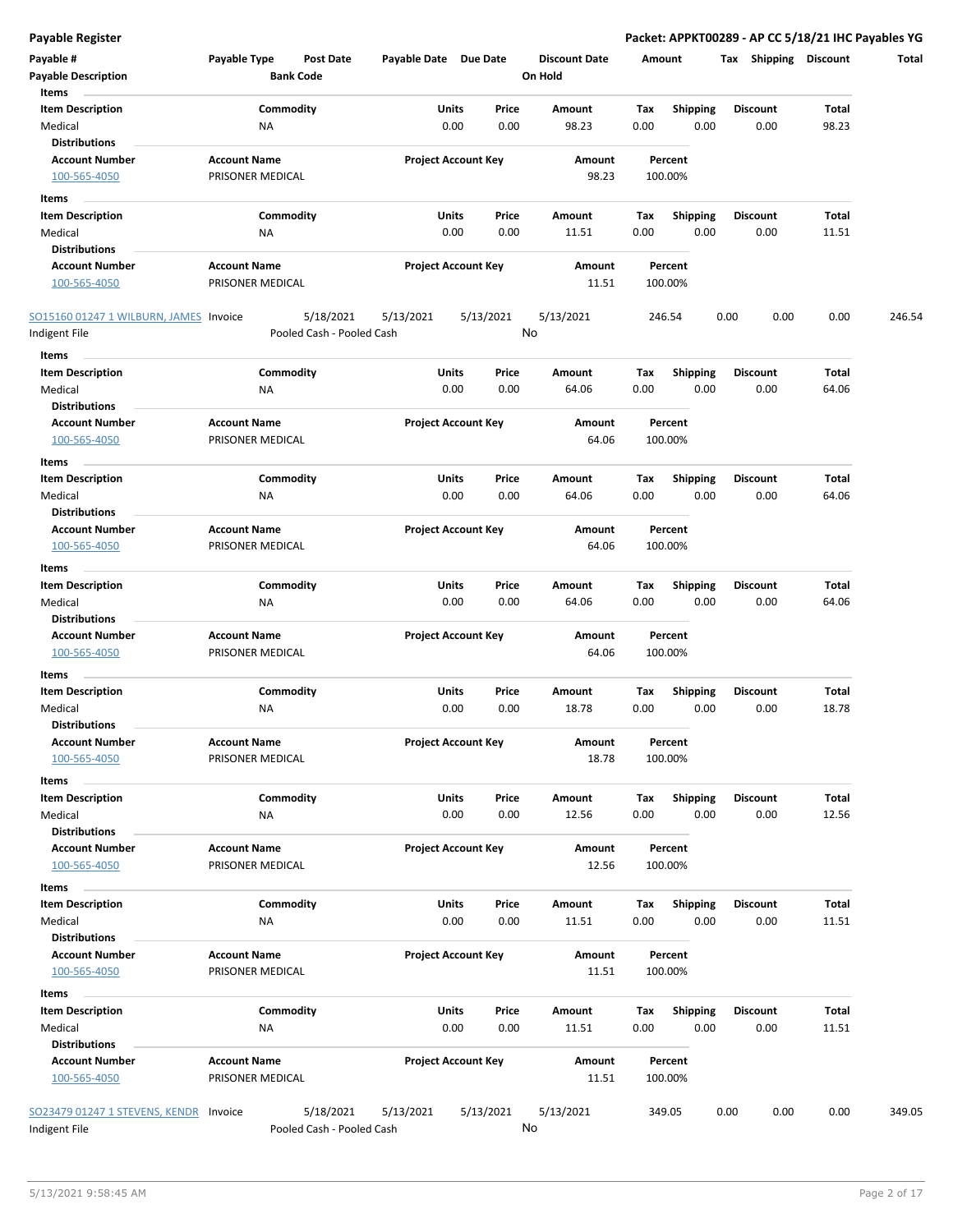| Payable #                              | Payable Type                            | <b>Post Date</b>          | Payable Date Due Date |                                | <b>Discount Date</b> |             | Amount                  | <b>Shipping</b><br>Tax | <b>Discount</b> | Total  |
|----------------------------------------|-----------------------------------------|---------------------------|-----------------------|--------------------------------|----------------------|-------------|-------------------------|------------------------|-----------------|--------|
| <b>Payable Description</b>             |                                         | <b>Bank Code</b>          |                       |                                | On Hold              |             |                         |                        |                 |        |
| Items                                  |                                         |                           |                       |                                |                      |             |                         |                        |                 |        |
| <b>Item Description</b><br>Medical     | ΝA                                      | Commodity                 |                       | Units<br>Price<br>0.00<br>0.00 | Amount<br>12.56      | Tax<br>0.00 | <b>Shipping</b><br>0.00 | Discount<br>0.00       | Total<br>12.56  |        |
| <b>Distributions</b>                   |                                         |                           |                       |                                |                      |             |                         |                        |                 |        |
| <b>Account Number</b>                  | <b>Account Name</b>                     |                           |                       | <b>Project Account Key</b>     | Amount               |             | Percent                 |                        |                 |        |
| 100-565-4050                           | PRISONER MEDICAL                        |                           |                       |                                | 12.56                |             | 100.00%                 |                        |                 |        |
| Items                                  |                                         |                           |                       |                                |                      |             |                         |                        |                 |        |
| <b>Item Description</b>                |                                         | Commodity                 |                       | Units<br>Price                 | Amount               | Tax         | <b>Shipping</b>         | <b>Discount</b>        | Total           |        |
| Medical                                | NA                                      |                           |                       | 0.00<br>0.00                   | 98.23                | 0.00        | 0.00                    | 0.00                   | 98.23           |        |
| <b>Distributions</b>                   |                                         |                           |                       |                                |                      |             |                         |                        |                 |        |
| <b>Account Number</b>                  | <b>Account Name</b>                     |                           |                       | <b>Project Account Key</b>     | Amount               |             | Percent                 |                        |                 |        |
| 100-565-4050                           | PRISONER MEDICAL                        |                           |                       |                                | 98.23                |             | 100.00%                 |                        |                 |        |
| Items                                  |                                         |                           |                       |                                |                      |             |                         |                        |                 |        |
| Item Description                       |                                         | Commodity                 |                       | Units<br>Price                 | Amount               | Tax         | <b>Shipping</b>         | Discount               | Total           |        |
| Medical                                | NA                                      |                           |                       | 0.00<br>0.00                   | 11.51                | 0.00        | 0.00                    | 0.00                   | 11.51           |        |
| <b>Distributions</b>                   |                                         |                           |                       |                                |                      |             |                         |                        |                 |        |
| <b>Account Number</b>                  | <b>Account Name</b>                     |                           |                       | <b>Project Account Key</b>     | Amount               |             | Percent                 |                        |                 |        |
| 100-565-4050                           | PRISONER MEDICAL                        |                           |                       |                                | 11.51                |             | 100.00%                 |                        |                 |        |
| Items                                  |                                         |                           |                       |                                |                      |             |                         |                        |                 |        |
| <b>Item Description</b>                |                                         | Commodity                 |                       | Units<br>Price                 | Amount               | Tax         | <b>Shipping</b>         | <b>Discount</b>        | Total           |        |
| Medical                                | ΝA                                      |                           |                       | 0.00<br>0.00                   | 11.51                | 0.00        | 0.00                    | 0.00                   | 11.51           |        |
| <b>Distributions</b>                   |                                         |                           |                       |                                |                      |             |                         |                        |                 |        |
| <b>Account Number</b>                  | <b>Account Name</b>                     |                           |                       | <b>Project Account Key</b>     | Amount               |             | Percent                 |                        |                 |        |
| 100-565-4050                           | PRISONER MEDICAL                        |                           |                       |                                | 11.51                |             | 100.00%                 |                        |                 |        |
| Items                                  |                                         |                           |                       |                                |                      |             |                         |                        |                 |        |
| <b>Item Description</b>                |                                         | Commodity                 |                       | Units<br>Price                 | Amount               | Тах         | <b>Shipping</b>         | Discount               | Total           |        |
| Medical                                | NA                                      |                           |                       | 0.00<br>0.00                   | 18.78                | 0.00        | 0.00                    | 0.00                   | 18.78           |        |
| <b>Distributions</b>                   |                                         |                           |                       |                                |                      |             |                         |                        |                 |        |
| <b>Account Number</b>                  | <b>Account Name</b>                     |                           |                       | <b>Project Account Key</b>     | Amount               |             | Percent                 |                        |                 |        |
| 100-565-4050                           | PRISONER MEDICAL                        |                           |                       |                                | 18.78                |             | 100.00%                 |                        |                 |        |
| Items                                  |                                         |                           |                       |                                |                      |             |                         |                        |                 |        |
| <b>Item Description</b>                |                                         | Commodity                 |                       | Units<br>Price                 | Amount               | Tax         | <b>Shipping</b>         | Discount               | Total           |        |
| Medical                                | ΝA                                      |                           |                       | 0.00<br>0.00                   | 98.23                | 0.00        | 0.00                    | 0.00                   | 98.23           |        |
| <b>Distributions</b>                   |                                         |                           |                       |                                |                      |             |                         |                        |                 |        |
| <b>Account Number</b>                  | <b>Account Name</b>                     |                           |                       | <b>Project Account Key</b>     | Amount               |             | Percent                 |                        |                 |        |
| 100-565-4050                           | PRISONER MEDICAL                        |                           |                       |                                | 98.23                |             | 100.00%                 |                        |                 |        |
| Items                                  |                                         |                           |                       |                                |                      |             |                         |                        |                 |        |
| <b>Item Description</b>                |                                         | Commodity                 | <b>Units</b>          | Price                          | Amount               | Тах         | Shipping                | <b>Discount</b>        | Total           |        |
| Medical                                | ΝA                                      |                           |                       | 0.00<br>0.00                   | 98.23                | 0.00        | 0.00                    | 0.00                   | 98.23           |        |
| <b>Distributions</b>                   |                                         |                           |                       |                                |                      |             |                         |                        |                 |        |
| <b>Account Number</b>                  | <b>Account Name</b>                     |                           |                       | <b>Project Account Key</b>     | Amount               |             | Percent                 |                        |                 |        |
| 100-565-4050                           | PRISONER MEDICAL                        |                           |                       |                                | 98.23                |             | 100.00%                 |                        |                 |        |
|                                        |                                         |                           |                       |                                |                      |             |                         |                        |                 |        |
| SO41077 01247 1 SIMPSON, JAMES Invoice |                                         | 5/18/2021                 | 5/13/2021             | 5/13/2021                      | 5/13/2021            |             | 192.30                  | 0.00<br>0.00           | 0.00            | 192.30 |
| Indigent File                          |                                         | Pooled Cash - Pooled Cash |                       |                                | No                   |             |                         |                        |                 |        |
| Items                                  |                                         |                           |                       |                                |                      |             |                         |                        |                 |        |
| <b>Item Description</b>                |                                         | Commodity                 |                       | Units<br>Price                 | Amount               | Tax         | <b>Shipping</b>         | <b>Discount</b>        | Total           |        |
| Medical                                | ΝA                                      |                           |                       | 0.00<br>0.00                   | 18.78                | 0.00        | 0.00                    | 0.00                   | 18.78           |        |
| <b>Distributions</b>                   |                                         |                           |                       |                                |                      |             |                         |                        |                 |        |
| <b>Account Number</b>                  | <b>Account Name</b>                     |                           |                       | <b>Project Account Key</b>     | Amount               |             | Percent                 |                        |                 |        |
| 100-565-4050                           | PRISONER MEDICAL                        |                           |                       |                                | 18.78                |             | 100.00%                 |                        |                 |        |
| Items                                  |                                         |                           |                       |                                |                      |             |                         |                        |                 |        |
| <b>Item Description</b>                |                                         | Commodity                 |                       | Units<br>Price                 | Amount               | Тах         | <b>Shipping</b>         | <b>Discount</b>        | Total           |        |
| Medical                                | NA                                      |                           |                       | 0.00<br>0.00                   | 63.78                | 0.00        | 0.00                    | 0.00                   | 63.78           |        |
| <b>Distributions</b>                   |                                         |                           |                       |                                |                      |             |                         |                        |                 |        |
| <b>Account Number</b><br>100-565-4050  | <b>Account Name</b><br>PRISONER MEDICAL |                           |                       | <b>Project Account Key</b>     | Amount<br>63.78      |             | Percent<br>100.00%      |                        |                 |        |
|                                        |                                         |                           |                       |                                |                      |             |                         |                        |                 |        |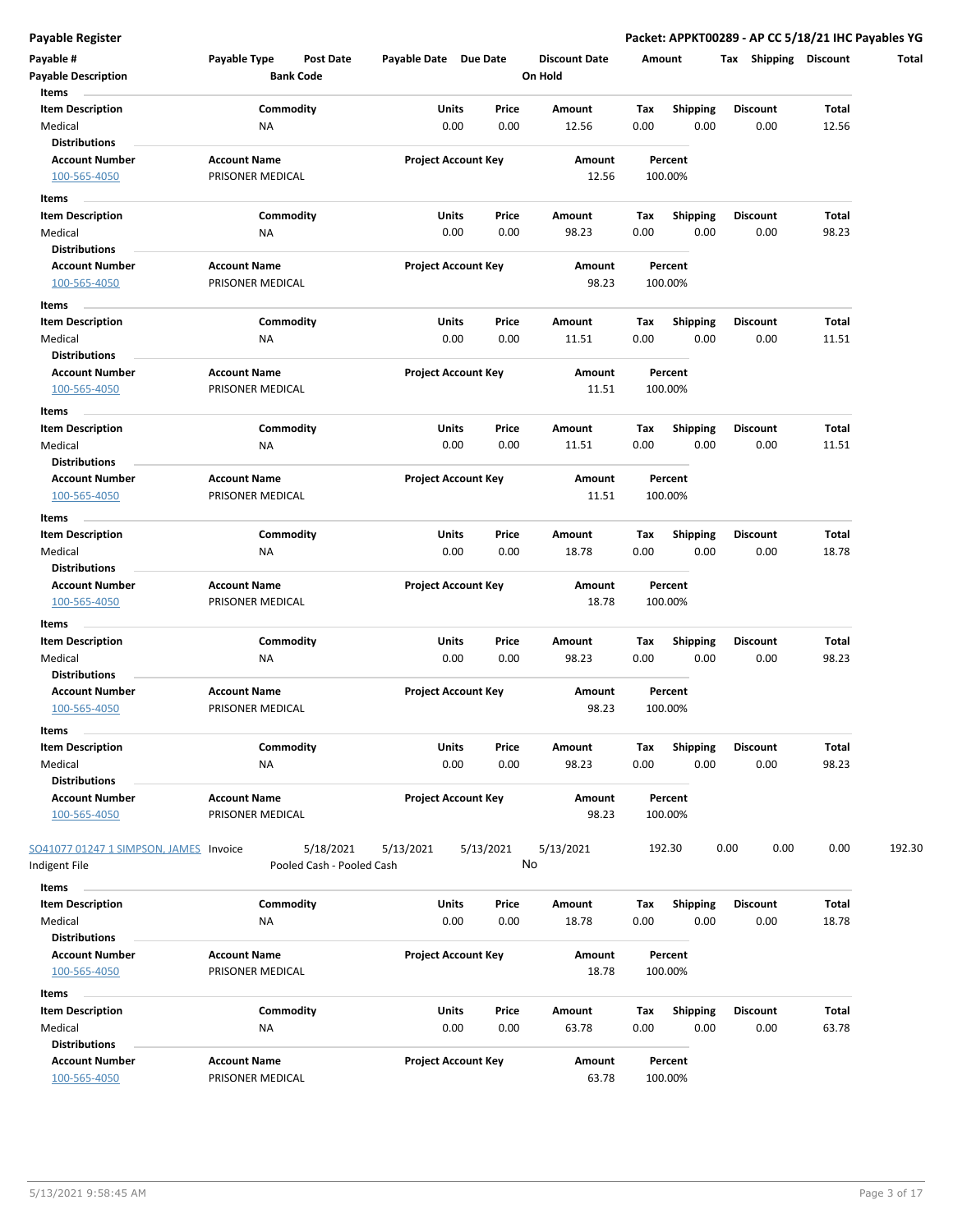|  | Payable Register |  |
|--|------------------|--|
|  |                  |  |

| Payable #<br><b>Payable Description</b>                                    | Payable Type                                    | <b>Post Date</b><br><b>Bank Code</b>   | Payable Date Due Date |                                | <b>Discount Date</b><br>On Hold | Amount                         |      | Tax Shipping            | <b>Discount</b> | <b>Total</b> |
|----------------------------------------------------------------------------|-------------------------------------------------|----------------------------------------|-----------------------|--------------------------------|---------------------------------|--------------------------------|------|-------------------------|-----------------|--------------|
| Items<br><b>Item Description</b><br>Medical                                | <b>NA</b>                                       | Commodity                              |                       | Units<br>Price<br>0.00<br>0.00 | Amount<br>11.51                 | <b>Shipping</b><br>Tax<br>0.00 | 0.00 | <b>Discount</b><br>0.00 | Total<br>11.51  |              |
| <b>Distributions</b><br><b>Account Number</b><br>100-565-4050              | <b>Account Name</b><br>PRISONER MEDICAL         |                                        |                       | <b>Project Account Key</b>     | Amount<br>11.51                 | Percent<br>100.00%             |      |                         |                 |              |
| Items<br><b>Item Description</b>                                           |                                                 |                                        |                       | Units<br>Price                 |                                 |                                |      | <b>Discount</b>         | Total           |              |
| Medical<br><b>Distributions</b>                                            | <b>NA</b>                                       | Commodity                              |                       | 0.00<br>0.00                   | Amount<br>98.23                 | Tax<br><b>Shipping</b><br>0.00 | 0.00 | 0.00                    | 98.23           |              |
| <b>Account Number</b><br>100-565-4050                                      | <b>Account Name</b><br>PRISONER MEDICAL         |                                        |                       | <b>Project Account Key</b>     | Amount<br>98.23                 | Percent<br>100.00%             |      |                         |                 |              |
| <b>Vendor:</b> 00733 - COMMUNITY HEALTH SERVICE AGENCY                     |                                                 |                                        |                       |                                |                                 |                                |      | <b>Vendor Total:</b>    |                 | 30.61        |
| 130819 00733 20 PLESS, HELEN E<br>Indigent File                            | Invoice                                         | 5/18/2021<br>Pooled Cash - Pooled Cash | 5/13/2021             | 5/13/2021                      | 5/13/2021<br>No                 | 30.61                          | 0.00 | 0.00                    | 0.00            | 30.61        |
| <b>Items</b><br><b>Item Description</b><br>Medical<br><b>Distributions</b> | <b>NA</b>                                       | Commodity                              |                       | Units<br>Price<br>0.00<br>0.00 | Amount<br>30.61                 | Tax<br><b>Shipping</b><br>0.00 | 0.00 | <b>Discount</b><br>0.00 | Total<br>30.61  |              |
| <b>Account Number</b><br>100-645-4110                                      | <b>Account Name</b><br>PHYSICIAN, NON-EMERGENCY |                                        |                       | <b>Project Account Key</b>     | Amount<br>30.61                 | Percent<br>100.00%             |      |                         |                 |              |
| <b>Vendor:</b> 00965 - DATA RX MANAGEMENT                                  |                                                 |                                        |                       |                                |                                 |                                |      | <b>Vendor Total:</b>    |                 | 1,167.56     |
| 170305 00965 24 MCCOMBS, JOLIN Invoice<br>Indigent File                    |                                                 | 5/18/2021<br>Pooled Cash - Pooled Cash | 5/13/2021             | 5/13/2021                      | 5/13/2021<br>No                 | 19.90                          | 0.00 | 0.00                    | 0.00            | 19.90        |
| Items<br><b>Item Description</b><br>Medical<br><b>Distributions</b>        | <b>NA</b>                                       | Commodity                              |                       | Units<br>Price<br>0.00<br>0.00 | Amount<br>19.90                 | <b>Shipping</b><br>Tax<br>0.00 | 0.00 | <b>Discount</b><br>0.00 | Total<br>19.90  |              |
| <b>Account Number</b><br>100-645-4120                                      | <b>Account Name</b><br>PRESCRIPTIONS, DRUGS     |                                        |                       | <b>Project Account Key</b>     | Amount<br>19.90                 | Percent<br>100.00%             |      |                         |                 |              |
| 170902 00965 57 FRANKS, SHEILA<br>Indigent File                            | Invoice                                         | 5/18/2021<br>Pooled Cash - Pooled Cash | 5/13/2021             | 5/13/2021                      | 5/13/2021<br>No                 | 205.93                         | 0.00 | 0.00                    | 0.00            | 205.93       |
| Items<br><b>Item Description</b><br>Medical<br><b>Distributions</b>        | ΝA                                              | Commodity                              |                       | Units<br>Price<br>0.00<br>0.00 | Amount<br>15.45                 | Shipping<br>Tax<br>0.00        | 0.00 | <b>Discount</b><br>0.00 | Total<br>15.45  |              |
| <b>Account Number</b><br>100-645-4120                                      | <b>Account Name</b><br>PRESCRIPTIONS, DRUGS     |                                        |                       | <b>Project Account Key</b>     | Amount<br>15.45                 | Percent<br>100.00%             |      |                         |                 |              |
| Items<br><b>Item Description</b><br>Medical<br><b>Distributions</b>        | NA                                              | Commodity                              |                       | Units<br>Price<br>0.00<br>0.00 | Amount<br>81.29                 | Tax<br><b>Shipping</b><br>0.00 | 0.00 | <b>Discount</b><br>0.00 | Total<br>81.29  |              |
| <b>Account Number</b><br>100-645-4120                                      | <b>Account Name</b><br>PRESCRIPTIONS, DRUGS     |                                        |                       | <b>Project Account Key</b>     | Amount<br>81.29                 | Percent<br>100.00%             |      |                         |                 |              |
| Items<br><b>Item Description</b><br>Medical                                | ΝA                                              | Commodity                              |                       | Units<br>Price<br>0.00<br>0.00 | Amount<br>109.19                | Tax<br><b>Shipping</b><br>0.00 | 0.00 | <b>Discount</b><br>0.00 | Total<br>109.19 |              |
| <b>Distributions</b><br><b>Account Number</b><br>100-645-4120              | <b>Account Name</b><br>PRESCRIPTIONS, DRUGS     |                                        |                       | <b>Project Account Key</b>     | Amount<br>109.19                | Percent<br>100.00%             |      |                         |                 |              |
| 180512 00965 16 NORTON, CAROL<br>Indigent File                             | Credit Memo                                     | 5/18/2021<br>Pooled Cash - Pooled Cash | 5/13/2021             | 5/13/2021                      | 5/13/2021<br>No                 | $-266.88$                      | 0.00 | 0.00                    | 0.00            | $-266.88$    |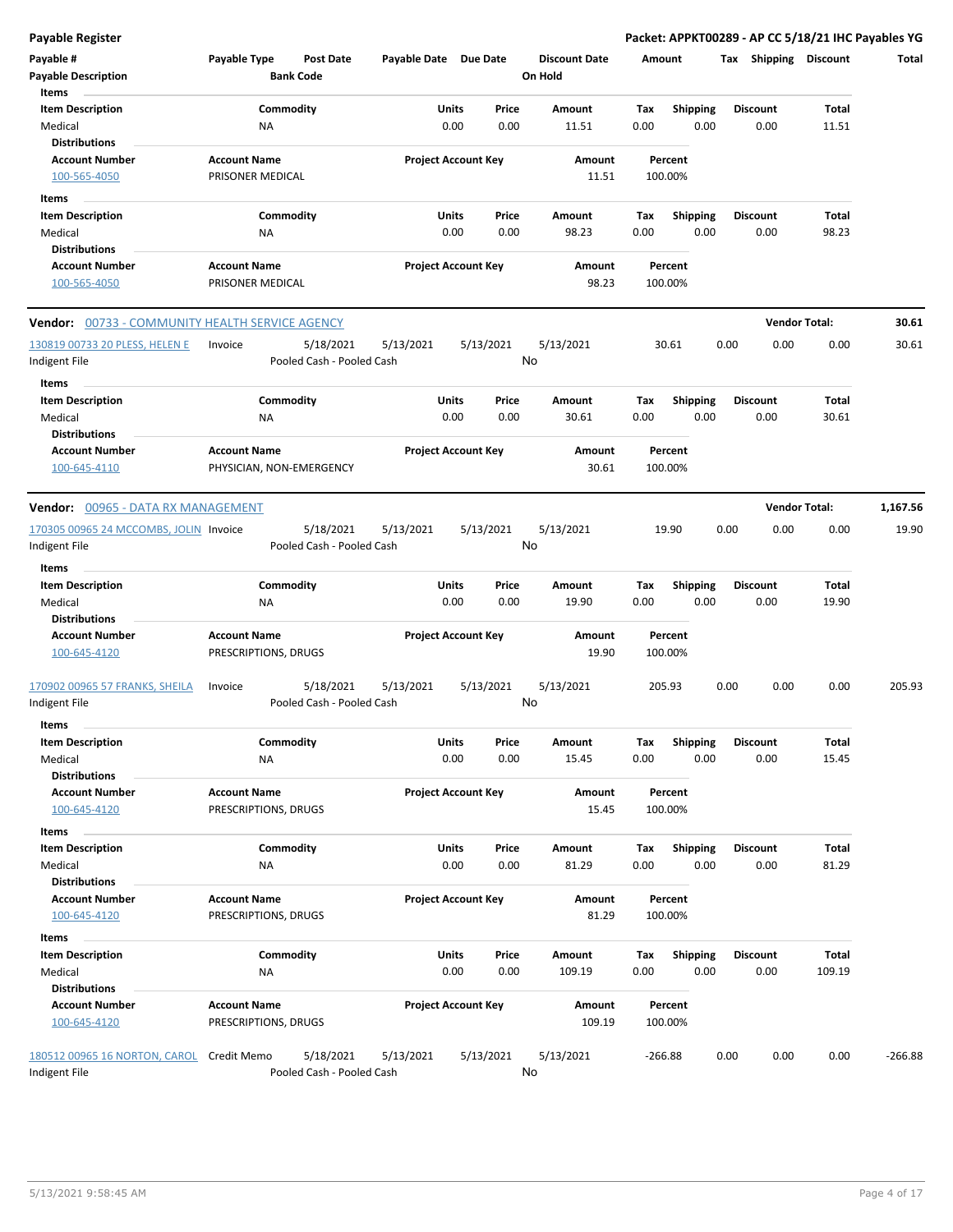| Payable #                              | Payable Type                                | <b>Post Date</b>          | Payable Date Due Date |                            |               | <b>Discount Date</b> | Amount      |                         | Tax  | <b>Shipping</b>         | <b>Discount</b>   | Total  |
|----------------------------------------|---------------------------------------------|---------------------------|-----------------------|----------------------------|---------------|----------------------|-------------|-------------------------|------|-------------------------|-------------------|--------|
| <b>Payable Description</b>             |                                             | <b>Bank Code</b>          |                       |                            |               | On Hold              |             |                         |      |                         |                   |        |
| Items                                  |                                             |                           |                       |                            |               |                      |             |                         |      |                         |                   |        |
| <b>Item Description</b>                |                                             | Commodity                 |                       | Units                      | Price         | Amount               | Tax         | <b>Shipping</b>         |      | <b>Discount</b>         | Total             |        |
| Medical                                | ΝA                                          |                           |                       | 0.00                       | 0.00          | $-60.21$             | 0.00        | 0.00                    |      | 0.00                    | $-60.21$          |        |
| <b>Distributions</b>                   |                                             |                           |                       |                            |               |                      |             |                         |      |                         |                   |        |
| <b>Account Number</b><br>100-645-4120  | <b>Account Name</b><br>PRESCRIPTIONS, DRUGS |                           |                       | <b>Project Account Key</b> |               | Amount<br>$-60.21$   |             | Percent<br>100.00%      |      |                         |                   |        |
|                                        |                                             |                           |                       |                            |               |                      |             |                         |      |                         |                   |        |
| Items                                  |                                             |                           |                       |                            |               |                      |             |                         |      |                         |                   |        |
| <b>Item Description</b>                |                                             | Commodity                 |                       | Units<br>0.00              | Price<br>0.00 | Amount<br>$-44.93$   | Тах<br>0.00 | <b>Shipping</b><br>0.00 |      | <b>Discount</b><br>0.00 | Total<br>$-44.93$ |        |
| Medical<br><b>Distributions</b>        | ΝA                                          |                           |                       |                            |               |                      |             |                         |      |                         |                   |        |
| <b>Account Number</b>                  | <b>Account Name</b>                         |                           |                       | <b>Project Account Key</b> |               | Amount               |             | Percent                 |      |                         |                   |        |
| 100-645-4120                           | PRESCRIPTIONS, DRUGS                        |                           |                       |                            |               | $-44.93$             |             | 100.00%                 |      |                         |                   |        |
|                                        |                                             |                           |                       |                            |               |                      |             |                         |      |                         |                   |        |
| Items                                  |                                             |                           |                       |                            |               |                      |             |                         |      |                         |                   |        |
| <b>Item Description</b>                |                                             | Commodity                 |                       | Units                      | Price         | Amount               | Tax         | <b>Shipping</b>         |      | <b>Discount</b>         | Total             |        |
| Medical                                | NA                                          |                           |                       | 0.00                       | 0.00          | $-161.74$            | 0.00        | 0.00                    |      | 0.00                    | $-161.74$         |        |
| <b>Distributions</b>                   |                                             |                           |                       |                            |               |                      |             |                         |      |                         |                   |        |
| <b>Account Number</b>                  | <b>Account Name</b>                         |                           |                       | <b>Project Account Key</b> |               | Amount               |             | Percent                 |      |                         |                   |        |
| 100-645-4120                           | PRESCRIPTIONS, DRUGS                        |                           |                       |                            |               | $-161.74$            |             | 100.00%                 |      |                         |                   |        |
| 191204 00965 19 SPURLOCK, STEP         | Invoice                                     | 5/18/2021                 | 5/13/2021             | 5/13/2021                  |               | 5/13/2021            |             | 17.25                   | 0.00 | 0.00                    | 0.00              | 17.25  |
| Indigent File                          |                                             | Pooled Cash - Pooled Cash |                       |                            |               | No                   |             |                         |      |                         |                   |        |
|                                        |                                             |                           |                       |                            |               |                      |             |                         |      |                         |                   |        |
| Items                                  |                                             | Commodity                 |                       | Units                      | Price         |                      |             |                         |      | <b>Discount</b>         | Total             |        |
| <b>Item Description</b><br>Medical     | ΝA                                          |                           |                       | 0.00                       | 0.00          | Amount<br>17.25      | Tax<br>0.00 | <b>Shipping</b><br>0.00 |      | 0.00                    | 17.25             |        |
| <b>Distributions</b>                   |                                             |                           |                       |                            |               |                      |             |                         |      |                         |                   |        |
| <b>Account Number</b>                  | <b>Account Name</b>                         |                           |                       | <b>Project Account Key</b> |               | Amount               |             | Percent                 |      |                         |                   |        |
| 100-645-4120                           | PRESCRIPTIONS, DRUGS                        |                           |                       |                            |               | 17.25                |             | 100.00%                 |      |                         |                   |        |
|                                        |                                             |                           |                       |                            |               |                      |             |                         |      |                         |                   |        |
| 210118 00965 3 YOUNG, GLENN ED Invoice |                                             | 5/18/2021                 | 5/13/2021             | 5/13/2021                  |               | 5/13/2021            |             | 167.02                  | 0.00 | 0.00                    | 0.00              | 167.02 |
| Indigent File                          |                                             | Pooled Cash - Pooled Cash |                       |                            |               | No                   |             |                         |      |                         |                   |        |
| Items                                  |                                             |                           |                       |                            |               |                      |             |                         |      |                         |                   |        |
| <b>Item Description</b>                |                                             | Commodity                 |                       | Units                      | Price         | Amount               | Tax         | Shipping                |      | <b>Discount</b>         | Total             |        |
| Medical                                | ΝA                                          |                           |                       | 0.00                       | 0.00          | 65.82                | 0.00        | 0.00                    |      | 0.00                    | 65.82             |        |
| <b>Distributions</b>                   |                                             |                           |                       |                            |               |                      |             |                         |      |                         |                   |        |
| <b>Account Number</b>                  | <b>Account Name</b>                         |                           |                       | <b>Project Account Key</b> |               | Amount               |             | Percent                 |      |                         |                   |        |
| 100-645-4120                           | PRESCRIPTIONS, DRUGS                        |                           |                       |                            |               | 65.82                |             | 100.00%                 |      |                         |                   |        |
|                                        |                                             |                           |                       |                            |               |                      |             |                         |      |                         |                   |        |
| Items<br>Item Description              |                                             | Commodity                 |                       | Units                      | Price         | Amount               | Tax         |                         |      | <b>Discount</b>         | Total             |        |
| Medical                                | <b>NA</b>                                   |                           |                       | 0.00                       | 0.00          | 26.34                | 0.00        | <b>Shipping</b><br>0.00 |      | 0.00                    | 26.34             |        |
| <b>Distributions</b>                   |                                             |                           |                       |                            |               |                      |             |                         |      |                         |                   |        |
| <b>Account Number</b>                  | <b>Account Name</b>                         |                           |                       | <b>Project Account Key</b> |               | Amount               |             | Percent                 |      |                         |                   |        |
| 100-645-4120                           | PRESCRIPTIONS, DRUGS                        |                           |                       |                            |               | 26.34                |             | 100.00%                 |      |                         |                   |        |
|                                        |                                             |                           |                       |                            |               |                      |             |                         |      |                         |                   |        |
| Items                                  |                                             |                           |                       |                            |               |                      |             |                         |      |                         |                   |        |
| <b>Item Description</b>                |                                             | Commodity                 |                       | Units                      | Price         | Amount               | Tax         | Shipping                |      | <b>Discount</b>         | Total             |        |
| Medical<br><b>Distributions</b>        | <b>NA</b>                                   |                           |                       | 0.00                       | 0.00          | 74.86                | 0.00        | 0.00                    |      | 0.00                    | 74.86             |        |
| <b>Account Number</b>                  |                                             |                           |                       |                            |               |                      |             |                         |      |                         |                   |        |
| 100-645-4120                           | <b>Account Name</b><br>PRESCRIPTIONS, DRUGS |                           |                       | <b>Project Account Key</b> |               | Amount<br>74.86      |             | Percent<br>100.00%      |      |                         |                   |        |
|                                        |                                             |                           |                       |                            |               |                      |             |                         |      |                         |                   |        |
| 210221 00965 4 STROBL, WILLIAM         | Invoice                                     | 5/18/2021                 | 5/13/2021             | 5/13/2021                  |               | 5/13/2021            |             | 61.44                   | 0.00 | 0.00                    | 0.00              | 61.44  |
| Indigent File                          |                                             | Pooled Cash - Pooled Cash |                       |                            |               | No                   |             |                         |      |                         |                   |        |
|                                        |                                             |                           |                       |                            |               |                      |             |                         |      |                         |                   |        |
| Items                                  |                                             |                           |                       |                            |               |                      |             |                         |      |                         |                   |        |
| <b>Item Description</b>                |                                             | Commodity                 |                       | Units                      | Price         | Amount               | Tax         | <b>Shipping</b>         |      | <b>Discount</b>         | Total             |        |
| Medical<br><b>Distributions</b>        | ΝA                                          |                           |                       | 0.00                       | 0.00          | 61.44                | 0.00        | 0.00                    |      | 0.00                    | 61.44             |        |
| <b>Account Number</b>                  | <b>Account Name</b>                         |                           |                       | <b>Project Account Key</b> |               | Amount               |             | Percent                 |      |                         |                   |        |
| 100-645-4120                           | PRESCRIPTIONS, DRUGS                        |                           |                       |                            |               | 61.44                |             | 100.00%                 |      |                         |                   |        |
|                                        |                                             |                           |                       |                            |               |                      |             |                         |      |                         |                   |        |
| 210324 00965 3 BRESHERS, KELLI         | Invoice                                     | 5/18/2021                 | 5/13/2021             | 5/13/2021                  |               | 5/13/2021            |             | 259.16                  | 0.00 | 0.00                    | 0.00              | 259.16 |
| Indigent File                          |                                             | Pooled Cash - Pooled Cash |                       |                            |               | No                   |             |                         |      |                         |                   |        |
|                                        |                                             |                           |                       |                            |               |                      |             |                         |      |                         |                   |        |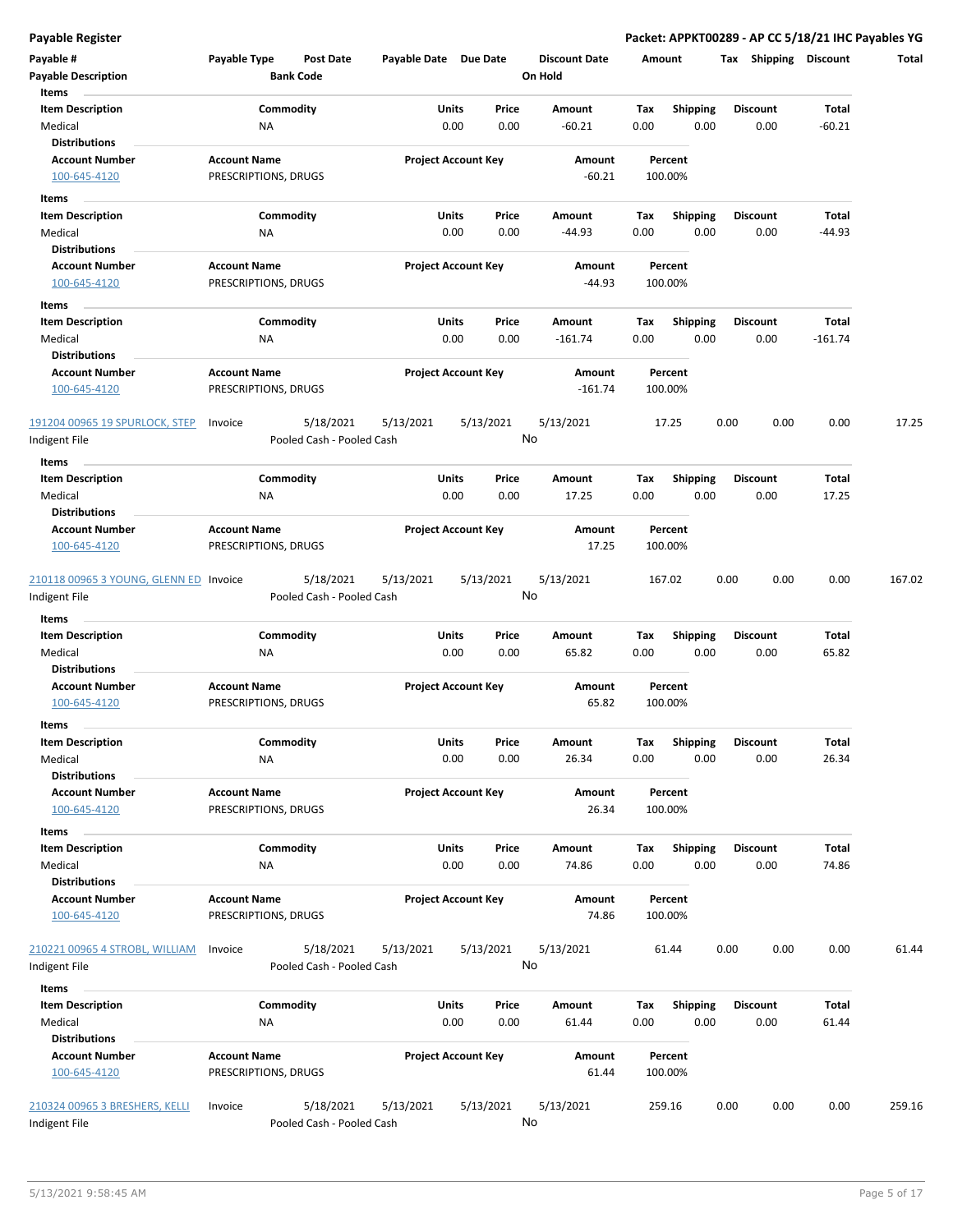| Payable #<br><b>Payable Description</b>                 | Payable Type                                | Post Date<br><b>Bank Code</b>          | Payable Date Due Date |                            | <b>Discount Date</b><br>On Hold |             | Amount                  | Tax Shipping            | <b>Discount</b> | Total  |
|---------------------------------------------------------|---------------------------------------------|----------------------------------------|-----------------------|----------------------------|---------------------------------|-------------|-------------------------|-------------------------|-----------------|--------|
| Items                                                   |                                             |                                        |                       |                            |                                 |             |                         |                         |                 |        |
| <b>Item Description</b>                                 |                                             | Commodity                              | <b>Units</b>          | Price                      | Amount                          | Tax         | Shipping                | Discount                | Total           |        |
| Medical                                                 | NA                                          |                                        |                       | 0.00<br>0.00               | 26.46                           | 0.00        | 0.00                    | 0.00                    | 26.46           |        |
| <b>Distributions</b>                                    |                                             |                                        |                       |                            |                                 |             |                         |                         |                 |        |
| <b>Account Number</b><br>100-645-4120                   | <b>Account Name</b><br>PRESCRIPTIONS, DRUGS |                                        |                       | <b>Project Account Key</b> | Amount<br>26.46                 |             | Percent<br>100.00%      |                         |                 |        |
| Items                                                   |                                             |                                        |                       |                            |                                 |             |                         |                         |                 |        |
| <b>Item Description</b>                                 |                                             | Commodity                              | Units                 | Price                      | Amount                          | Tax         | Shipping                | <b>Discount</b>         | Total           |        |
| Medical                                                 | NA                                          |                                        |                       | 0.00<br>0.00               | 207.10                          | 0.00        | 0.00                    | 0.00                    | 207.10          |        |
| <b>Distributions</b>                                    |                                             |                                        |                       |                            |                                 |             |                         |                         |                 |        |
| <b>Account Number</b><br>100-645-4120                   | <b>Account Name</b><br>PRESCRIPTIONS, DRUGS |                                        |                       | <b>Project Account Key</b> | Amount<br>207.10                |             | Percent<br>100.00%      |                         |                 |        |
|                                                         |                                             |                                        |                       |                            |                                 |             |                         |                         |                 |        |
| Items<br><b>Item Description</b>                        |                                             | Commodity                              | Units                 | Price                      | Amount                          | Tax         | Shipping                | <b>Discount</b>         | Total           |        |
| Medical                                                 | NA                                          |                                        |                       | 0.00<br>0.00               | 25.60                           | 0.00        | 0.00                    | 0.00                    | 25.60           |        |
| <b>Distributions</b>                                    |                                             |                                        |                       |                            |                                 |             |                         |                         |                 |        |
| <b>Account Number</b>                                   | <b>Account Name</b>                         |                                        |                       | <b>Project Account Key</b> | Amount                          |             | Percent                 |                         |                 |        |
| 100-645-4120                                            | PRESCRIPTIONS, DRUGS                        |                                        |                       |                            | 25.60                           |             | 100.00%                 |                         |                 |        |
| 210427 00965 1 SNOW, JERRY DEW Invoice<br>Indigent File |                                             | 5/18/2021<br>Pooled Cash - Pooled Cash | 5/13/2021             | 5/13/2021                  | 5/13/2021<br>No                 |             | 561.24                  | 0.00<br>0.00            | 0.00            | 561.24 |
| Items                                                   |                                             |                                        |                       |                            |                                 |             |                         |                         |                 |        |
| <b>Item Description</b>                                 |                                             | Commodity                              | Units                 | Price                      | Amount                          | Tax         | Shipping                | <b>Discount</b>         | Total           |        |
| Medical                                                 | NA                                          |                                        |                       | 0.00<br>0.00               | 187.08                          | 0.00        | 0.00                    | 0.00                    | 187.08          |        |
| <b>Distributions</b>                                    |                                             |                                        |                       |                            |                                 |             |                         |                         |                 |        |
| <b>Account Number</b>                                   | <b>Account Name</b>                         |                                        |                       | <b>Project Account Key</b> | Amount                          |             | Percent                 |                         |                 |        |
| 100-645-4120                                            | PRESCRIPTIONS, DRUGS                        |                                        |                       |                            | 187.08                          |             | 100.00%                 |                         |                 |        |
| Items                                                   |                                             |                                        |                       |                            |                                 |             |                         |                         |                 |        |
| <b>Item Description</b>                                 |                                             | Commodity                              | Units                 | Price                      | Amount                          | Tax         | <b>Shipping</b>         | <b>Discount</b>         | Total           |        |
| Medical<br><b>Distributions</b>                         | NA                                          |                                        |                       | 0.00<br>0.00               | 187.08                          | 0.00        | 0.00                    | 0.00                    | 187.08          |        |
| <b>Account Number</b>                                   | <b>Account Name</b>                         |                                        |                       | <b>Project Account Key</b> | Amount                          |             | Percent                 |                         |                 |        |
| 100-645-4120                                            | PRESCRIPTIONS, DRUGS                        |                                        |                       |                            | 187.08                          |             | 100.00%                 |                         |                 |        |
| Items                                                   |                                             |                                        |                       |                            |                                 |             |                         |                         |                 |        |
| <b>Item Description</b>                                 | NA                                          | Commodity                              | Units                 | Price<br>0.00<br>0.00      | Amount<br>187.08                | Tax<br>0.00 | <b>Shipping</b><br>0.00 | Discount<br>0.00        | Total<br>187.08 |        |
| Medical<br><b>Distributions</b>                         |                                             |                                        |                       |                            |                                 |             |                         |                         |                 |        |
| <b>Account Number</b>                                   | <b>Account Name</b>                         |                                        |                       | <b>Project Account Key</b> | Amount                          |             | Percent                 |                         |                 |        |
| 100-645-4120                                            | PRESCRIPTIONS, DRUGS                        |                                        |                       |                            | 187.08                          |             | 100.00%                 |                         |                 |        |
| 211216 00965 7 CLEMENT, EUGENE Invoice<br>Indigent File |                                             | 5/18/2021<br>Pooled Cash - Pooled Cash | 5/13/2021             | 5/13/2021                  | 5/13/2021<br>No                 |             | 142.50                  | 0.00<br>0.00            | 0.00            | 142.50 |
| Items                                                   |                                             |                                        |                       |                            |                                 |             |                         |                         |                 |        |
| <b>Item Description</b><br>Medical                      | NA                                          | Commodity                              | <b>Units</b>          | Price<br>0.00<br>0.00      | Amount<br>115.44                | Tax<br>0.00 | Shipping<br>0.00        | <b>Discount</b><br>0.00 | Total<br>115.44 |        |
| <b>Distributions</b>                                    |                                             |                                        |                       |                            |                                 |             |                         |                         |                 |        |
| <b>Account Number</b>                                   | <b>Account Name</b>                         |                                        |                       | <b>Project Account Key</b> | Amount                          |             | Percent                 |                         |                 |        |
| 100-645-4120                                            | PRESCRIPTIONS, DRUGS                        |                                        |                       |                            | 115.44                          |             | 100.00%                 |                         |                 |        |
| Items<br><b>Item Description</b>                        |                                             | Commodity                              | Units                 | Price                      | Amount                          | Tax         | <b>Shipping</b>         | <b>Discount</b>         | Total           |        |
| Medical                                                 | NA                                          |                                        |                       | 0.00<br>0.00               | 27.06                           | 0.00        | 0.00                    | 0.00                    | 27.06           |        |
| <b>Distributions</b>                                    |                                             |                                        |                       |                            |                                 |             |                         |                         |                 |        |
| <b>Account Number</b>                                   | <b>Account Name</b>                         |                                        |                       | <b>Project Account Key</b> | Amount                          |             | Percent                 |                         |                 |        |
| 100-645-4120                                            | PRESCRIPTIONS, DRUGS                        |                                        |                       |                            | 27.06                           |             | 100.00%                 |                         |                 |        |
| Vendor: 01252 - Dennis M Parker MD Inc                  |                                             |                                        |                       |                            |                                 |             |                         | <b>Vendor Total:</b>    |                 | 180.13 |
| 180512 01252 1 NORTON, CAROL E Invoice<br>Indigent File |                                             | 5/18/2021<br>Pooled Cash - Pooled Cash | 5/13/2021             | 5/13/2021                  | 5/13/2021<br>No                 |             | 180.13                  | 0.00<br>0.00            | 0.00            | 180.13 |

 $\overline{a}$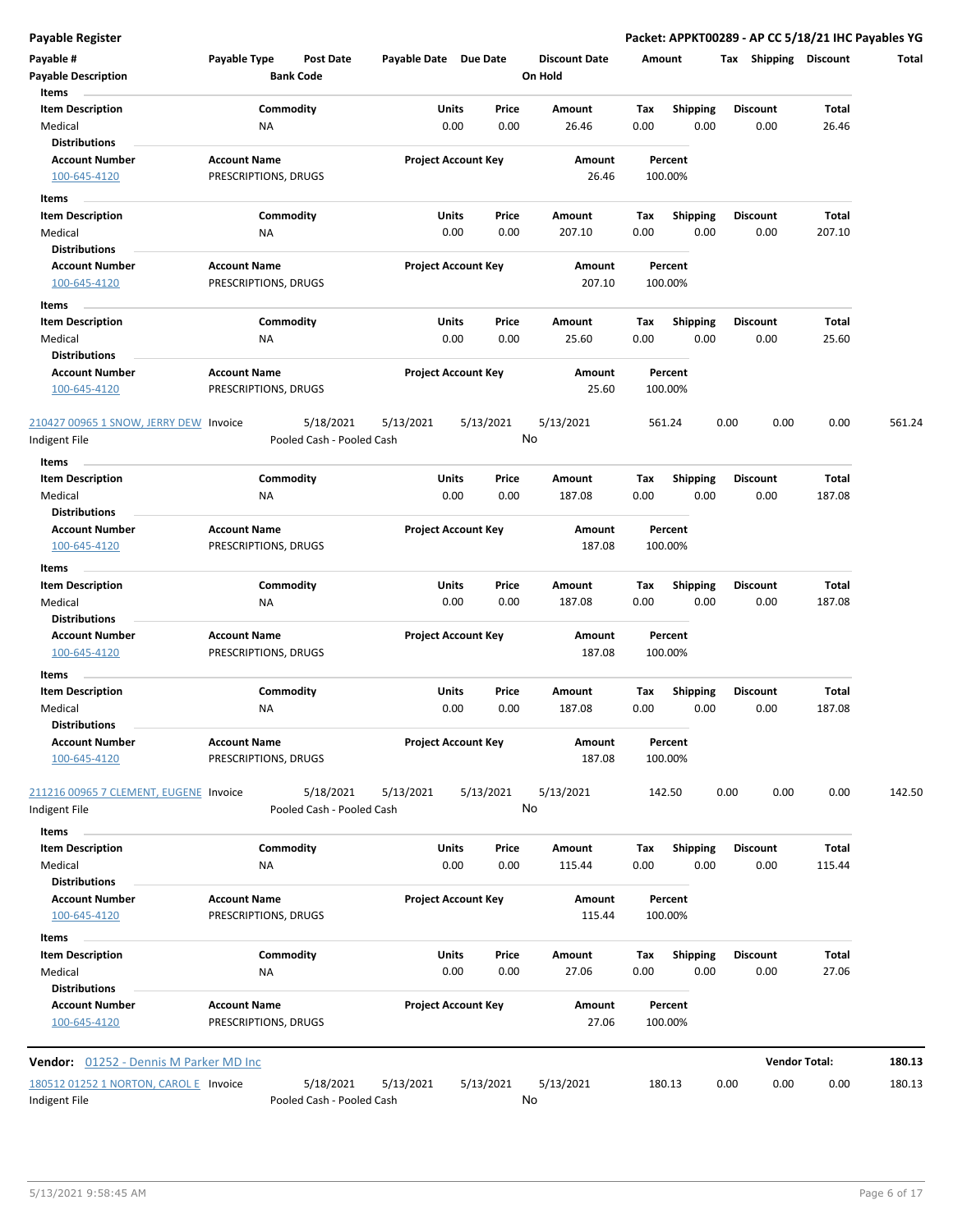| <b>Payable Register</b>                                           |                                                      |                            |                 |                                 |                        |                       |                      | Packet: APPKT00289 - AP CC 5/18/21 IHC Payables YG |
|-------------------------------------------------------------------|------------------------------------------------------|----------------------------|-----------------|---------------------------------|------------------------|-----------------------|----------------------|----------------------------------------------------|
| Payable #<br><b>Payable Description</b>                           | Payable Type<br><b>Post Date</b><br><b>Bank Code</b> | Payable Date Due Date      |                 | <b>Discount Date</b><br>On Hold | Amount                 | Tax Shipping Discount |                      | Total                                              |
| Items                                                             |                                                      |                            |                 |                                 |                        |                       |                      |                                                    |
| <b>Item Description</b>                                           | Commodity                                            | Units                      | Price           | Amount                          | Tax<br><b>Shipping</b> | <b>Discount</b>       | Total                |                                                    |
| Medical                                                           | NA                                                   | 0.00                       | 0.00            | 180.13                          | 0.00<br>0.00           | 0.00                  | 180.13               |                                                    |
| <b>Distributions</b>                                              |                                                      |                            |                 |                                 |                        |                       |                      |                                                    |
| <b>Account Number</b>                                             | <b>Account Name</b>                                  | <b>Project Account Key</b> |                 | Amount                          | Percent                |                       |                      |                                                    |
| 100-645-4110                                                      | PHYSICIAN, NON-EMERGENCY                             |                            |                 | 180.13                          | 100.00%                |                       |                      |                                                    |
| <b>Vendor: 01221 - HEALOGICS SPECIALTY PHYSICIANS</b>             |                                                      |                            |                 |                                 |                        |                       | <b>Vendor Total:</b> | 54.03                                              |
| 180512 01221 16 NORTON, CAROL Invoice                             | 5/18/2021                                            | 5/13/2021                  | 5/13/2021       | 5/13/2021                       | 54.03                  | 0.00<br>0.00          | 0.00                 | 54.03                                              |
| Indigent File                                                     | Pooled Cash - Pooled Cash                            |                            | No              |                                 |                        |                       |                      |                                                    |
| Items                                                             |                                                      |                            |                 |                                 |                        |                       |                      |                                                    |
| <b>Item Description</b>                                           | Commodity                                            | Units                      | Price           | Amount                          | <b>Shipping</b><br>Tax | <b>Discount</b>       | Total                |                                                    |
| Medical                                                           | ΝA                                                   | 0.00                       | 0.00            | 54.03                           | 0.00<br>0.00           | 0.00                  | 54.03                |                                                    |
| <b>Distributions</b>                                              |                                                      |                            |                 |                                 |                        |                       |                      |                                                    |
| <b>Account Number</b><br>100-645-4110                             | <b>Account Name</b><br>PHYSICIAN, NON-EMERGENCY      | <b>Project Account Key</b> |                 | Amount<br>54.03                 | Percent<br>100.00%     |                       |                      |                                                    |
| Vendor: 01107 - HUNT REGIONAL MEDICAL CENTER                      |                                                      |                            |                 |                                 |                        |                       | <b>Vendor Total:</b> | 998.26                                             |
| 170305 01107 4 MCCOMBS, JOLIND Invoice                            | 5/18/2021                                            | 5/13/2021                  | 5/13/2021       | 5/13/2021                       | 998.26                 | 0.00<br>0.00          | 0.00                 | 998.26                                             |
| Indigent File                                                     | Pooled Cash - Pooled Cash                            |                            | No              |                                 |                        |                       |                      |                                                    |
| Items                                                             |                                                      |                            |                 |                                 |                        |                       |                      |                                                    |
| <b>Item Description</b>                                           | Commodity                                            | Units                      | Price           | Amount                          | <b>Shipping</b><br>Tax | <b>Discount</b>       | Total                |                                                    |
| Medical<br><b>Distributions</b>                                   | ΝA                                                   | 0.00                       | 0.00            | 998.26                          | 0.00<br>0.00           | 0.00                  | 998.26               |                                                    |
| <b>Account Number</b>                                             | <b>Account Name</b>                                  | <b>Project Account Key</b> |                 | Amount                          | Percent                |                       |                      |                                                    |
| 100-645-4140                                                      | HOSPITAL, OUTPATIENT                                 |                            |                 | 998.26                          | 100.00%                |                       |                      |                                                    |
| <b>Vendor:</b> 01254 - Hunt Regional Medical Partners Specialists |                                                      |                            |                 |                                 |                        |                       | <b>Vendor Total:</b> | 196.47                                             |
| 211114 01254 1 SCOTT, MARK BRI                                    | 5/18/2021<br>Invoice                                 | 5/13/2021                  | 5/13/2021       | 5/13/2021                       | 196.47                 | 0.00<br>0.00          | 0.00                 | 196.47                                             |
| Indigent File                                                     | Pooled Cash - Pooled Cash                            |                            | No              |                                 |                        |                       |                      |                                                    |
| Items                                                             |                                                      |                            |                 |                                 |                        |                       |                      |                                                    |
| <b>Item Description</b>                                           | Commodity                                            | Units                      | Price           | Amount                          | Shipping<br>Tax        | <b>Discount</b>       | Total                |                                                    |
| Medical                                                           | NA                                                   | 0.00                       | 0.00            | 196.47                          | 0.00<br>0.00           | 0.00                  | 196.47               |                                                    |
| <b>Distributions</b>                                              |                                                      |                            |                 |                                 |                        |                       |                      |                                                    |
| <b>Account Number</b>                                             | <b>Account Name</b>                                  | <b>Project Account Key</b> |                 | Amount                          | Percent                |                       |                      |                                                    |
| 100-645-4110                                                      | PHYSICIAN, NON-EMERGENCY                             |                            |                 | 196.47                          | 100.00%                |                       |                      |                                                    |
| <b>Vendor:</b> 01250 - Integris Cardiovascular Physicians         |                                                      |                            |                 |                                 |                        |                       | <b>Vendor Total:</b> | 62.02                                              |
| 180512 01250 1 NORTON, CAROL E Invoice<br>Indigent File           | 5/18/2021<br>Pooled Cash - Pooled Cash               | 5/13/2021                  | 5/13/2021<br>No | 5/13/2021                       | 55.60                  | 0.00<br>0.00          | 0.00                 | 55.60                                              |
| Items                                                             |                                                      |                            |                 |                                 |                        |                       |                      |                                                    |
| <b>Item Description</b>                                           | Commodity                                            | Units                      | Price           | Amount                          | <b>Shipping</b><br>Tax | <b>Discount</b>       | Total                |                                                    |
| Medical                                                           | ΝA                                                   | 0.00                       | 0.00            | 55.60                           | 0.00<br>0.00           | 0.00                  | 55.60                |                                                    |
| <b>Distributions</b>                                              |                                                      |                            |                 |                                 |                        |                       |                      |                                                    |
| <b>Account Number</b><br>100-645-4110                             | <b>Account Name</b><br>PHYSICIAN, NON-EMERGENCY      | <b>Project Account Key</b> |                 | <b>Amount</b><br>55.60          | Percent<br>100.00%     |                       |                      |                                                    |
| 180512 01250 2 NORTON, CAROL E Invoice                            | 5/18/2021                                            | 5/13/2021                  | 5/13/2021       | 5/13/2021                       | 6.42                   | 0.00<br>0.00          | 0.00                 | 6.42                                               |
| Indigent File                                                     | Pooled Cash - Pooled Cash                            |                            | No              |                                 |                        |                       |                      |                                                    |
| Items                                                             |                                                      |                            |                 |                                 |                        |                       |                      |                                                    |
| <b>Item Description</b>                                           | Commodity                                            | Units                      | Price           | Amount                          | Tax<br><b>Shipping</b> | <b>Discount</b>       | Total                |                                                    |
|                                                                   |                                                      | 0.00                       |                 |                                 | 0.00<br>0.00           | 0.00                  |                      |                                                    |
| Medical                                                           | NA                                                   |                            | 0.00            | 6.42                            |                        |                       | 6.42                 |                                                    |
| <b>Distributions</b>                                              |                                                      |                            |                 |                                 |                        |                       |                      |                                                    |

**Vendor:** 01251 - Integris Medical Group **Vendor Total: 1,156.07**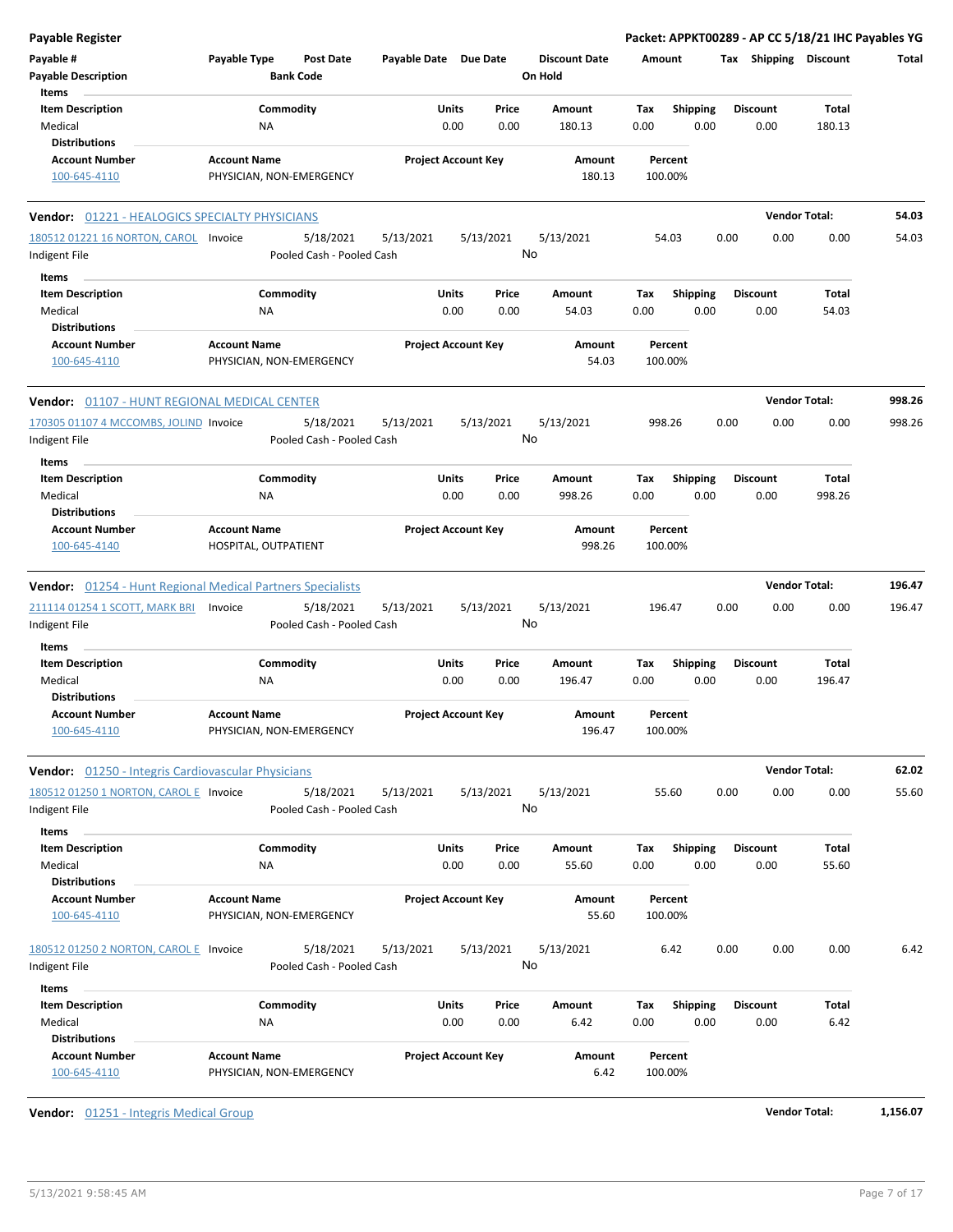| Payable Register                                           |                                                 |                  |                                        |              |                            |               |                                 |             |                 |      |                         | Packet: APPKT00289 - AP CC 5/18/21 IHC Payables YG |          |
|------------------------------------------------------------|-------------------------------------------------|------------------|----------------------------------------|--------------|----------------------------|---------------|---------------------------------|-------------|-----------------|------|-------------------------|----------------------------------------------------|----------|
| Payable #<br><b>Payable Description</b>                    | Payable Type                                    | <b>Bank Code</b> | Post Date                              | Payable Date | <b>Due Date</b>            |               | <b>Discount Date</b><br>On Hold | Amount      |                 |      | Tax Shipping Discount   |                                                    | Total    |
| 180512 01251 1 NORTON, CAROL E Invoice<br>Indigent File    |                                                 |                  | 5/18/2021<br>Pooled Cash - Pooled Cash | 5/13/2021    | 5/13/2021                  |               | 5/13/2021<br>No                 | 1,060.46    |                 | 0.00 | 0.00                    | 0.00                                               | 1,060.46 |
| Items                                                      |                                                 |                  |                                        |              |                            |               |                                 |             |                 |      |                         |                                                    |          |
| <b>Item Description</b><br>Medical                         |                                                 | Commodity<br>ΝA  |                                        |              | Units<br>0.00              | Price<br>0.00 | Amount<br>703.01                | Tax<br>0.00 | <b>Shipping</b> | 0.00 | <b>Discount</b><br>0.00 | Total<br>703.01                                    |          |
| <b>Distributions</b>                                       |                                                 |                  |                                        |              |                            |               |                                 |             |                 |      |                         |                                                    |          |
| <b>Account Number</b><br>100-645-4110                      | <b>Account Name</b><br>PHYSICIAN, NON-EMERGENCY |                  |                                        |              | <b>Project Account Key</b> |               | Amount<br>703.01                | 100.00%     | Percent         |      |                         |                                                    |          |
| Items                                                      |                                                 |                  |                                        |              |                            |               |                                 |             |                 |      |                         |                                                    |          |
| <b>Item Description</b>                                    |                                                 | Commodity        |                                        |              | Units                      | Price         | Amount                          | Tax         | Shipping        |      | <b>Discount</b>         | Total                                              |          |
| Medical<br><b>Distributions</b>                            |                                                 | ΝA               |                                        |              | 0.00                       | 0.00          | 108.32                          | 0.00        |                 | 0.00 | 0.00                    | 108.32                                             |          |
| <b>Account Number</b>                                      | <b>Account Name</b>                             |                  |                                        |              | <b>Project Account Key</b> |               | Amount                          |             | Percent         |      |                         |                                                    |          |
| 100-645-4110                                               | PHYSICIAN, NON-EMERGENCY                        |                  |                                        |              |                            |               | 108.32                          | 100.00%     |                 |      |                         |                                                    |          |
| Items                                                      |                                                 |                  |                                        |              |                            |               |                                 |             |                 |      |                         |                                                    |          |
| <b>Item Description</b><br>Medical<br>Distributions        |                                                 | Commodity<br>ΝA  |                                        |              | Units<br>0.00              | Price<br>0.00 | Amount<br>249.13                | Tax<br>0.00 | <b>Shipping</b> | 0.00 | <b>Discount</b><br>0.00 | Total<br>249.13                                    |          |
| <b>Account Number</b><br>100-645-4110                      | <b>Account Name</b><br>PHYSICIAN, NON-EMERGENCY |                  |                                        |              | <b>Project Account Key</b> |               | Amount<br>249.13                | 100.00%     | Percent         |      |                         |                                                    |          |
| 180512 01251 2 NORTON, CAROL E Invoice                     |                                                 |                  | 5/18/2021                              | 5/13/2021    | 5/13/2021                  |               | 5/13/2021                       |             | 95.61           | 0.00 | 0.00                    | 0.00                                               | 95.61    |
| Indigent File                                              |                                                 |                  | Pooled Cash - Pooled Cash              |              |                            |               | No                              |             |                 |      |                         |                                                    |          |
| Items                                                      |                                                 |                  |                                        |              |                            |               |                                 |             |                 |      |                         |                                                    |          |
| <b>Item Description</b>                                    |                                                 | Commodity        |                                        |              | Units                      | Price         | Amount                          | Tax         | <b>Shipping</b> |      | <b>Discount</b>         | Total                                              |          |
| Medical                                                    |                                                 | ΝA               |                                        |              | 0.00                       | 0.00          | 95.61                           | 0.00        |                 | 0.00 | 0.00                    | 95.61                                              |          |
| <b>Distributions</b>                                       |                                                 |                  |                                        |              |                            |               |                                 |             |                 |      |                         |                                                    |          |
| <b>Account Number</b><br>100-645-4110                      | <b>Account Name</b>                             |                  | PHYSICIAN, NON-EMERGENCY               |              | <b>Project Account Key</b> |               | Amount<br>95.61                 | 100.00%     | Percent         |      |                         |                                                    |          |
| Vendor: 01155 - KARIM, M ASAD MD PA                        |                                                 |                  |                                        |              |                            |               |                                 |             |                 |      |                         | <b>Vendor Total:</b>                               | 42.99    |
| 211216 01155 4 CLEMENT, EUGENE Invoice<br>Indigent File    |                                                 |                  | 5/18/2021<br>Pooled Cash - Pooled Cash | 5/13/2021    | 5/13/2021                  |               | 5/13/2021<br>No                 |             | 42.99           | 0.00 | 0.00                    | 0.00                                               | 42.99    |
| Items                                                      |                                                 |                  |                                        |              |                            |               |                                 |             |                 |      |                         |                                                    |          |
| <b>Item Description</b><br>Medical<br><b>Distributions</b> |                                                 | Commodity<br>ΝA  |                                        |              | <b>Units</b><br>0.00       | Price<br>0.00 | Amount<br>42.99                 | Tax<br>0.00 | <b>Shipping</b> | 0.00 | <b>Discount</b><br>0.00 | Total<br>42.99                                     |          |
| <b>Account Number</b>                                      | <b>Account Name</b>                             |                  |                                        |              | <b>Project Account Key</b> |               | Amount                          |             | Percent         |      |                         |                                                    |          |
| 100-645-4110                                               | PHYSICIAN, NON-EMERGENCY                        |                  |                                        |              |                            |               | 42.99                           | 100.00%     |                 |      |                         |                                                    |          |
| Vendor: 01243 - Kidney Specialists of Central Oklahoma     |                                                 |                  |                                        |              |                            |               |                                 |             |                 |      | <b>Vendor Total:</b>    |                                                    | 304.32   |
| 180512 01243 3 NORTON, CAROL E Invoice<br>Indigent File    |                                                 |                  | 5/18/2021<br>Pooled Cash - Pooled Cash | 5/13/2021    | 5/13/2021                  |               | 5/13/2021<br>No                 |             | 59.95           | 0.00 | 0.00                    | 0.00                                               | 59.95    |
| Items                                                      |                                                 |                  |                                        |              |                            |               |                                 |             |                 |      |                         |                                                    |          |
| <b>Item Description</b>                                    |                                                 | Commodity        |                                        |              | Units                      | Price         | Amount                          | Tax         | <b>Shipping</b> |      | <b>Discount</b>         | Total                                              |          |
| Medical<br><b>Distributions</b>                            |                                                 | NA               |                                        |              | 0.00                       | 0.00          | 59.95                           | 0.00        |                 | 0.00 | 0.00                    | 59.95                                              |          |
| <b>Account Number</b>                                      | <b>Account Name</b>                             |                  |                                        |              | <b>Project Account Key</b> |               | Amount                          |             | Percent         |      |                         |                                                    |          |
| 100-645-4110                                               | PHYSICIAN, NON-EMERGENCY                        |                  |                                        |              |                            |               | 59.95                           | 100.00%     |                 |      |                         |                                                    |          |
| 180512 01243 4 NORTON, CAROL E Invoice                     |                                                 |                  | 5/18/2021                              | 5/13/2021    | 5/13/2021                  |               | 5/13/2021                       |             | 44.57           | 0.00 | 0.00                    | 0.00                                               | 44.57    |
| Indigent File                                              |                                                 |                  | Pooled Cash - Pooled Cash              |              |                            |               | No                              |             |                 |      |                         |                                                    |          |
| Items                                                      |                                                 |                  |                                        |              |                            |               |                                 |             |                 |      |                         |                                                    |          |
| <b>Item Description</b>                                    |                                                 | Commodity        |                                        |              | Units                      | Price         | Amount                          | Tax         | <b>Shipping</b> |      | <b>Discount</b>         | Total                                              |          |
| Medical<br><b>Distributions</b>                            |                                                 | ΝA               |                                        |              | 0.00                       | 0.00          | 44.57                           | 0.00        |                 | 0.00 | 0.00                    | 44.57                                              |          |
| <b>Account Number</b><br>100-645-4110                      | <b>Account Name</b><br>PHYSICIAN, NON-EMERGENCY |                  |                                        |              | <b>Project Account Key</b> |               | Amount<br>44.57                 | 100.00%     | Percent         |      |                         |                                                    |          |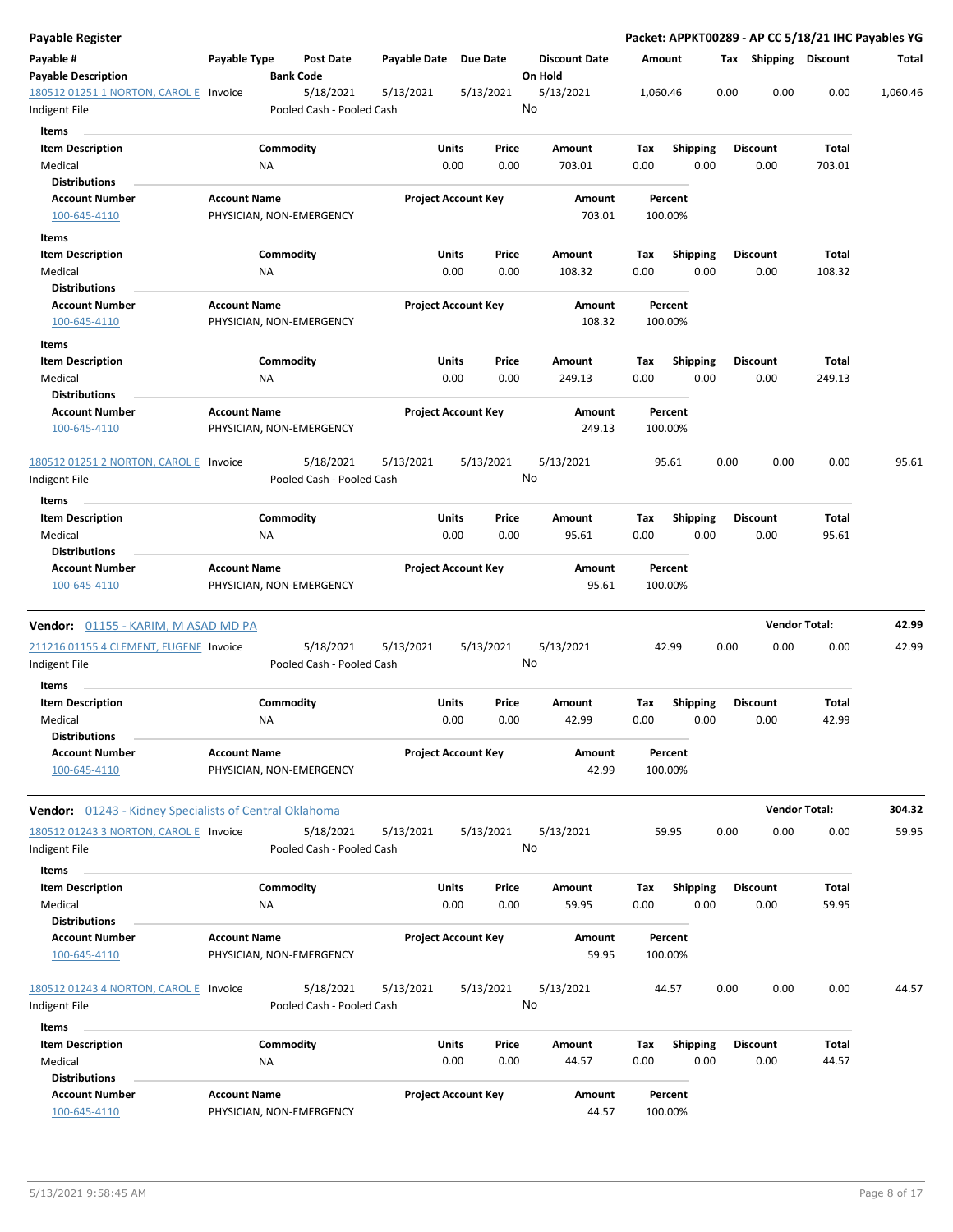| Payable Register                                        |                                                 |                                        |                            |          |           |                                 |        |                    |      |                 | Packet: APPKT00289 - AP CC 5/18/21 IHC Payables YG |        |
|---------------------------------------------------------|-------------------------------------------------|----------------------------------------|----------------------------|----------|-----------|---------------------------------|--------|--------------------|------|-----------------|----------------------------------------------------|--------|
| Payable #<br><b>Payable Description</b>                 | Payable Type                                    | <b>Post Date</b><br><b>Bank Code</b>   | Payable Date               | Due Date |           | <b>Discount Date</b><br>On Hold | Amount |                    | Tax  |                 | Shipping Discount                                  | Total  |
| 180512 01243 5 NORTON, CAROL E Invoice<br>Indigent File |                                                 | 5/18/2021<br>Pooled Cash - Pooled Cash | 5/13/2021                  |          | 5/13/2021 | 5/13/2021<br>No                 |        | 55.33              | 0.00 | 0.00            | 0.00                                               | 55.33  |
| Items                                                   |                                                 |                                        |                            |          |           |                                 |        |                    |      |                 |                                                    |        |
| <b>Item Description</b>                                 |                                                 | Commodity                              |                            | Units    | Price     | Amount                          | Tax    | <b>Shipping</b>    |      | <b>Discount</b> | Total                                              |        |
| Medical                                                 | NA                                              |                                        |                            | 0.00     | 0.00      | 55.33                           | 0.00   | 0.00               |      | 0.00            | 55.33                                              |        |
| <b>Distributions</b>                                    |                                                 |                                        |                            |          |           |                                 |        |                    |      |                 |                                                    |        |
| <b>Account Number</b>                                   | <b>Account Name</b>                             |                                        | <b>Project Account Key</b> |          |           | Amount                          |        | Percent            |      |                 |                                                    |        |
| 100-645-4110                                            | PHYSICIAN, NON-EMERGENCY                        |                                        |                            |          |           | 55.33                           |        | 100.00%            |      |                 |                                                    |        |
| 180512 01243 6 NORTON, CAROL E Invoice<br>Indigent File |                                                 | 5/18/2021<br>Pooled Cash - Pooled Cash | 5/13/2021                  |          | 5/13/2021 | 5/13/2021<br>No                 |        | 144.47             | 0.00 | 0.00            | 0.00                                               | 144.47 |
| <b>Items</b>                                            |                                                 |                                        |                            |          |           |                                 |        |                    |      |                 |                                                    |        |
| <b>Item Description</b>                                 |                                                 | Commodity                              |                            | Units    | Price     | Amount                          | Tax    | <b>Shipping</b>    |      | <b>Discount</b> | Total                                              |        |
| Medical                                                 | ΝA                                              |                                        |                            | 0.00     | 0.00      | 44.57                           | 0.00   | 0.00               |      | 0.00            | 44.57                                              |        |
| <b>Distributions</b>                                    |                                                 |                                        |                            |          |           |                                 |        |                    |      |                 |                                                    |        |
| <b>Account Number</b><br>100-645-4110                   | <b>Account Name</b><br>PHYSICIAN, NON-EMERGENCY |                                        | <b>Project Account Key</b> |          |           | Amount<br>44.57                 |        | Percent<br>100.00% |      |                 |                                                    |        |
| Items                                                   |                                                 |                                        |                            |          |           |                                 |        |                    |      |                 |                                                    |        |
| <b>Item Description</b>                                 |                                                 | Commodity                              |                            | Units    | Price     | Amount                          | Tax    | Shipping           |      | <b>Discount</b> | Total                                              |        |
| Medical                                                 | ΝA                                              |                                        |                            | 0.00     | 0.00      | 55.33                           | 0.00   | 0.00               |      | 0.00            | 55.33                                              |        |
| <b>Distributions</b>                                    |                                                 |                                        |                            |          |           |                                 |        |                    |      |                 |                                                    |        |
| <b>Account Number</b>                                   | <b>Account Name</b>                             |                                        | <b>Project Account Key</b> |          |           | Amount                          |        | Percent            |      |                 |                                                    |        |
| 100-645-4110                                            | PHYSICIAN, NON-EMERGENCY                        |                                        |                            |          |           | 55.33                           |        | 100.00%            |      |                 |                                                    |        |
| Items                                                   |                                                 |                                        |                            |          |           |                                 |        |                    |      |                 |                                                    |        |
| <b>Item Description</b>                                 |                                                 | Commodity                              |                            | Units    | Price     | Amount                          | Tax    | Shipping           |      | <b>Discount</b> | Total                                              |        |
| Medical                                                 | ΝA                                              |                                        |                            | 0.00     | 0.00      | 44.57                           | 0.00   | 0.00               |      | 0.00            | 44.57                                              |        |
| <b>Distributions</b>                                    |                                                 |                                        |                            |          |           |                                 |        |                    |      |                 |                                                    |        |
| <b>Account Number</b>                                   | <b>Account Name</b>                             |                                        | <b>Project Account Key</b> |          |           | Amount                          |        | Percent            |      |                 |                                                    |        |
| 100-645-4110                                            | PHYSICIAN, NON-EMERGENCY                        |                                        |                            |          |           | 44.57                           |        | 100.00%            |      |                 |                                                    |        |
| Vendor: 00510 - LABORATORY CORP. OF AMERICA             |                                                 |                                        |                            |          |           |                                 |        |                    |      |                 | <b>Vendor Total:</b>                               | 229.69 |
| 210120 00510 1 MARTIN, REBECCA Invoice                  |                                                 | 5/18/2021                              | 5/13/2021                  |          | 5/13/2021 | 5/13/2021                       |        | 7.62               | 0.00 | 0.00            | 0.00                                               | 7.62   |
| Indigent File                                           |                                                 | Pooled Cash - Pooled Cash              |                            |          |           | No                              |        |                    |      |                 |                                                    |        |
| Items                                                   |                                                 |                                        |                            |          |           |                                 |        |                    |      |                 |                                                    |        |
| <b>Item Description</b>                                 |                                                 | Commodity                              |                            | Units    | Price     | Amount                          | Tax    | <b>Shipping</b>    |      | <b>Discount</b> | Total                                              |        |
| Medical                                                 | ΝA                                              |                                        |                            | 0.00     | 0.00      | 4.30                            | 0.00   | 0.00               |      | 0.00            | 4.30                                               |        |
| <b>Distributions</b>                                    |                                                 |                                        |                            |          |           |                                 |        |                    |      |                 |                                                    |        |
| <b>Account Number</b>                                   | <b>Account Name</b>                             |                                        | <b>Project Account Key</b> |          |           | Amount                          |        | Percent            |      |                 |                                                    |        |
| 100-645-4150                                            | LABORATORY/X-RAY                                |                                        |                            |          |           | 4.30                            |        | 100.00%            |      |                 |                                                    |        |
|                                                         |                                                 |                                        |                            |          |           |                                 |        |                    |      |                 |                                                    |        |
| Items                                                   |                                                 |                                        |                            |          |           |                                 |        |                    |      |                 |                                                    |        |
| <b>Item Description</b>                                 |                                                 | Commodity                              |                            | Units    | Price     | Amount                          | Tax    | <b>Shipping</b>    |      | <b>Discount</b> | Total                                              |        |
| Medical                                                 | NA                                              |                                        |                            | 0.00     | 0.00      | 3.32                            | 0.00   | 0.00               |      | 0.00            | 3.32                                               |        |
| <b>Distributions</b>                                    |                                                 |                                        |                            |          |           |                                 |        |                    |      |                 |                                                    |        |
| <b>Account Number</b><br>100-645-4150                   | <b>Account Name</b><br>LABORATORY/X-RAY         |                                        | <b>Project Account Key</b> |          |           | Amount<br>3.32                  |        | Percent<br>100.00% |      |                 |                                                    |        |
| 930026 00510 5 ROBERTS, MELISS                          | Invoice                                         | 5/18/2021                              | 5/13/2021                  |          | 5/13/2021 | 5/13/2021                       |        | 75.00              | 0.00 | 0.00            | 0.00                                               | 75.00  |
| Indigent File                                           |                                                 | Pooled Cash - Pooled Cash              |                            |          |           | No                              |        |                    |      |                 |                                                    |        |
|                                                         |                                                 |                                        |                            |          |           |                                 |        |                    |      |                 |                                                    |        |
| Items                                                   |                                                 |                                        |                            |          |           |                                 |        |                    |      |                 |                                                    |        |
| <b>Item Description</b>                                 |                                                 | Commodity                              |                            | Units    | Price     | Amount                          | Tax    | <b>Shipping</b>    |      | <b>Discount</b> | Total                                              |        |
| Medical                                                 | ΝA                                              |                                        |                            | 0.00     | 0.00      | 75.00                           | 0.00   | 0.00               |      | 0.00            | 75.00                                              |        |
| <b>Distributions</b>                                    |                                                 |                                        |                            |          |           |                                 |        |                    |      |                 |                                                    |        |
| <b>Account Number</b><br>100-645-4150                   | <b>Account Name</b><br>LABORATORY/X-RAY         |                                        | <b>Project Account Key</b> |          |           | Amount<br>75.00                 |        | Percent<br>100.00% |      |                 |                                                    |        |
| SO19936 00510 1 CLARK, SAMANTH Invoice<br>Indigent File |                                                 | 5/18/2021<br>Pooled Cash - Pooled Cash | 5/13/2021                  |          | 5/13/2021 | 5/13/2021<br>No                 |        | 52.20              | 0.00 | 0.00            | 0.00                                               | 52.20  |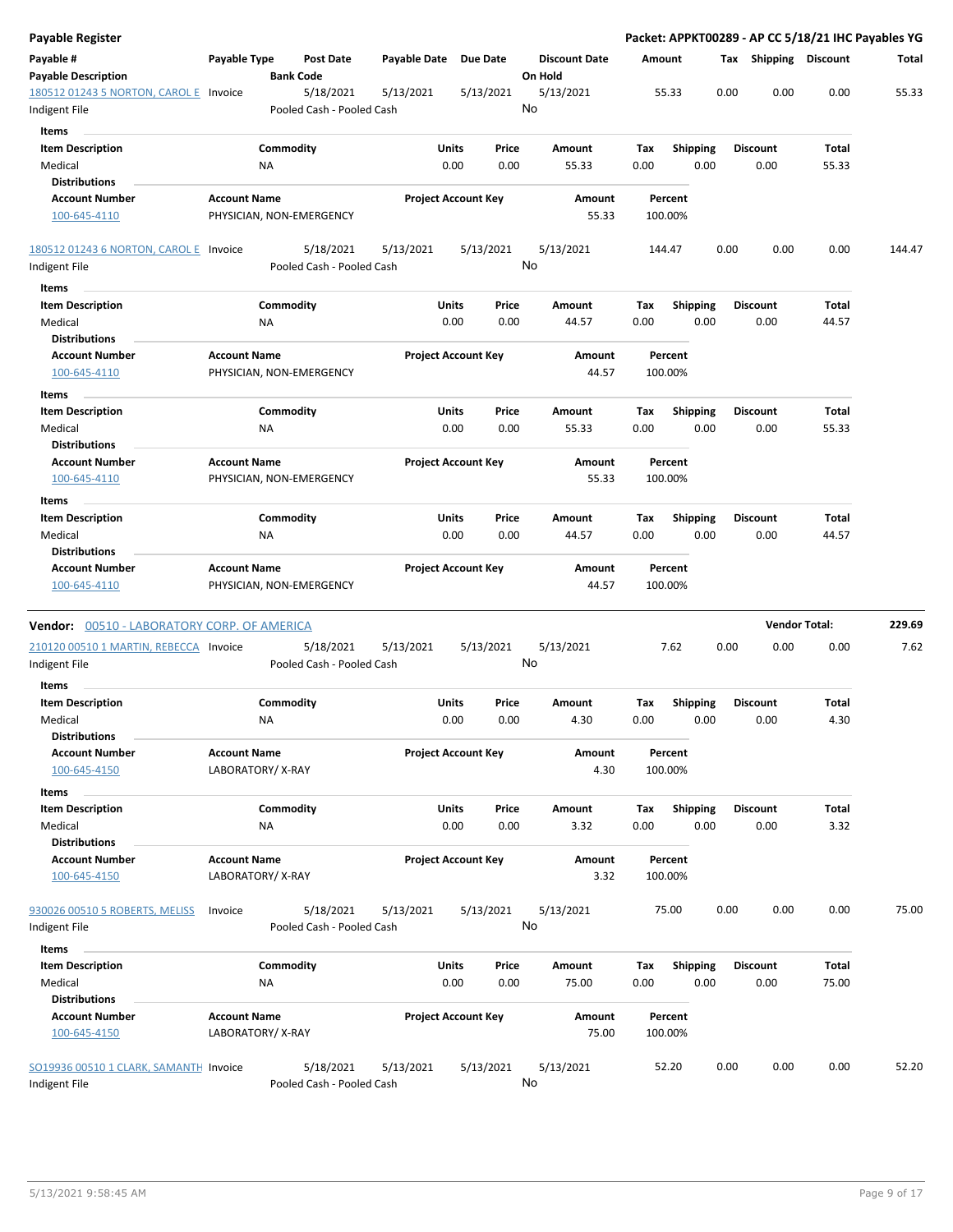| <b>Payable Register</b>                                       |                                                 |                                        |                       |                                |                                 |             |                         | Packet: APPKT00289 - AP CC 5/18/21 IHC Payables YG |                      |       |
|---------------------------------------------------------------|-------------------------------------------------|----------------------------------------|-----------------------|--------------------------------|---------------------------------|-------------|-------------------------|----------------------------------------------------|----------------------|-------|
| Payable #<br><b>Payable Description</b>                       | Payable Type                                    | <b>Post Date</b><br><b>Bank Code</b>   | Payable Date Due Date |                                | <b>Discount Date</b><br>On Hold |             | Amount                  | Tax Shipping Discount                              |                      | Total |
| Items<br><b>Item Description</b><br>Medical                   | Commodity<br>ΝA                                 |                                        | Units                 | Price<br>0.00<br>0.00          | Amount<br>52.20                 | Tax<br>0.00 | <b>Shipping</b><br>0.00 | <b>Discount</b><br>0.00                            | Total<br>52.20       |       |
| <b>Distributions</b><br><b>Account Number</b><br>100-565-4050 | <b>Account Name</b><br>PRISONER MEDICAL         |                                        |                       | <b>Project Account Key</b>     | Amount<br>52.20                 |             | Percent<br>100.00%      |                                                    |                      |       |
| SO19936 00510 2 CLARK, SAMANTH Invoice                        |                                                 | 5/18/2021                              | 5/13/2021             | 5/13/2021                      | 5/13/2021                       |             | 94.87                   | 0.00<br>0.00                                       | 0.00                 | 94.87 |
| Indigent File                                                 |                                                 | Pooled Cash - Pooled Cash              |                       |                                | No                              |             |                         |                                                    |                      |       |
| Items                                                         |                                                 |                                        |                       |                                |                                 |             |                         |                                                    |                      |       |
| <b>Item Description</b><br>Medical<br><b>Distributions</b>    | Commodity<br>ΝA                                 |                                        |                       | Units<br>Price<br>0.00<br>0.00 | Amount<br>30.94                 | Tax<br>0.00 | <b>Shipping</b><br>0.00 | <b>Discount</b><br>0.00                            | Total<br>30.94       |       |
| <b>Account Number</b><br>100-565-4050                         | <b>Account Name</b><br>PRISONER MEDICAL         |                                        |                       | <b>Project Account Key</b>     | Amount<br>30.94                 |             | Percent<br>100.00%      |                                                    |                      |       |
| Items                                                         |                                                 |                                        |                       |                                |                                 |             |                         |                                                    |                      |       |
| <b>Item Description</b>                                       | Commodity                                       |                                        |                       | Units<br>Price                 | Amount                          | Tax         | <b>Shipping</b>         | <b>Discount</b>                                    | Total                |       |
| Medical<br><b>Distributions</b>                               | ΝA                                              |                                        |                       | 0.00<br>0.00                   | 14.11                           | 0.00        | 0.00                    | 0.00                                               | 14.11                |       |
| <b>Account Number</b><br>100-565-4050                         | <b>Account Name</b><br>PRISONER MEDICAL         |                                        |                       | <b>Project Account Key</b>     | Amount<br>14.11                 |             | Percent<br>100.00%      |                                                    |                      |       |
| Items                                                         |                                                 |                                        |                       |                                |                                 |             |                         |                                                    |                      |       |
| <b>Item Description</b><br>Medical                            | Commodity<br>ΝA                                 |                                        | Units                 | Price<br>0.00<br>0.00          | Amount<br>20.23                 | Tax<br>0.00 | <b>Shipping</b><br>0.00 | <b>Discount</b><br>0.00                            | Total<br>20.23       |       |
| <b>Distributions</b><br><b>Account Number</b><br>100-565-4050 | <b>Account Name</b><br>PRISONER MEDICAL         |                                        |                       | <b>Project Account Key</b>     | Amount<br>20.23                 |             | Percent<br>100.00%      |                                                    |                      |       |
| Items                                                         |                                                 |                                        |                       |                                |                                 |             |                         |                                                    |                      |       |
| <b>Item Description</b><br>Medical<br><b>Distributions</b>    | Commodity<br>ΝA                                 |                                        | Units                 | Price<br>0.00<br>0.00          | Amount<br>10.82                 | Tax<br>0.00 | <b>Shipping</b><br>0.00 | <b>Discount</b><br>0.00                            | Total<br>10.82       |       |
| <b>Account Number</b><br>100-565-4050                         | <b>Account Name</b><br>PRISONER MEDICAL         |                                        |                       | <b>Project Account Key</b>     | Amount<br>10.82                 |             | Percent<br>100.00%      |                                                    |                      |       |
| Items                                                         |                                                 |                                        |                       |                                |                                 |             |                         |                                                    |                      |       |
| <b>Item Description</b><br>Medical<br><b>Distributions</b>    | Commodity<br>ΝA                                 |                                        |                       | Units<br>Price<br>0.00<br>0.00 | Amount<br>11.99                 | Tax<br>0.00 | <b>Shipping</b><br>0.00 | <b>Discount</b><br>0.00                            | Total<br>11.99       |       |
| <b>Account Number</b><br>100-565-4050                         | <b>Account Name</b><br>PRISONER MEDICAL         |                                        |                       | <b>Project Account Key</b>     | Amount<br>11.99                 |             | Percent<br>100.00%      |                                                    |                      |       |
| Items<br><b>Item Description</b><br>Medical                   | Commodity<br>NA                                 |                                        |                       | Units<br>Price<br>0.00<br>0.00 | Amount<br>6.78                  | Tax<br>0.00 | <b>Shipping</b><br>0.00 | <b>Discount</b><br>0.00                            | Total<br>6.78        |       |
| <b>Distributions</b><br><b>Account Number</b><br>100-565-4050 | <b>Account Name</b><br>PRISONER MEDICAL         |                                        |                       | <b>Project Account Key</b>     | Amount<br>6.78                  |             | Percent<br>100.00%      |                                                    |                      |       |
| Vendor: 01234 - Mark Viktor Silver PLLC                       |                                                 |                                        |                       |                                |                                 |             |                         |                                                    | <b>Vendor Total:</b> | 42.99 |
| 130819 01234 6 PLESS, HELEN ED<br>Indigent File               | Invoice                                         | 5/18/2021<br>Pooled Cash - Pooled Cash | 5/13/2021             | 5/13/2021                      | 5/13/2021<br>No                 |             | 42.99                   | 0.00<br>0.00                                       | 0.00                 | 42.99 |
| Items<br><b>Item Description</b><br>Medical                   | Commodity<br>NA                                 |                                        |                       | Units<br>Price<br>0.00<br>0.00 | Amount<br>42.99                 | Tax<br>0.00 | <b>Shipping</b><br>0.00 | <b>Discount</b><br>0.00                            | Total<br>42.99       |       |
| <b>Distributions</b><br><b>Account Number</b><br>100-645-4110 | <b>Account Name</b><br>PHYSICIAN, NON-EMERGENCY |                                        |                       | <b>Project Account Key</b>     | Amount<br>42.99                 |             | Percent<br>100.00%      |                                                    |                      |       |
| <b>Vendor:</b> 01231 - North Texas Comprehensive Cardiology   |                                                 |                                        |                       |                                |                                 |             |                         |                                                    | <b>Vendor Total:</b> | 98.81 |
| 130819 01231 5 PLESS, HELEN ED<br>Indigent File               | Invoice                                         | 5/18/2021<br>Pooled Cash - Pooled Cash | 5/13/2021             | 5/13/2021                      | 5/13/2021<br>No                 |             | 55.82                   | 0.00<br>0.00                                       | 0.00                 | 55.82 |

l.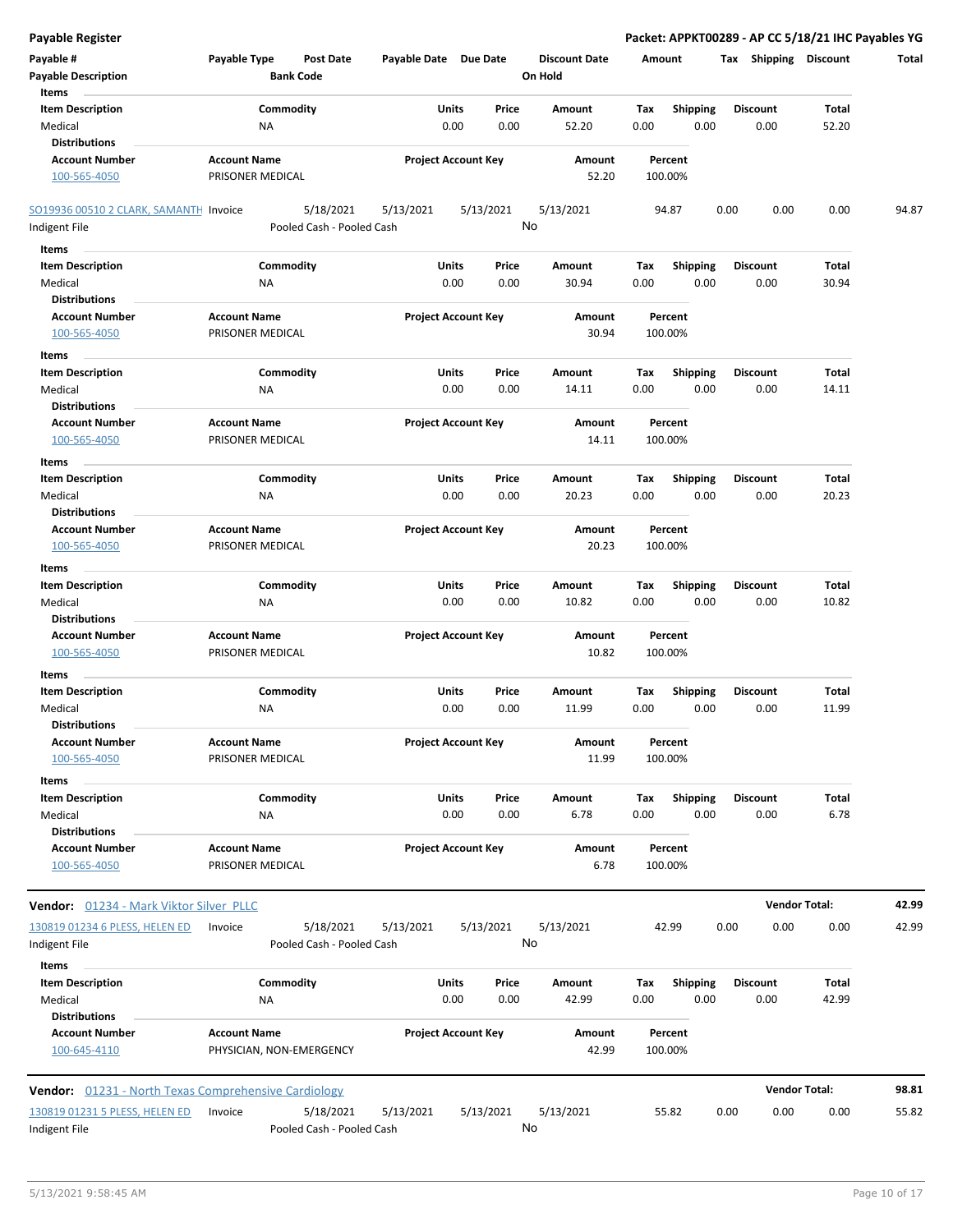| <b>Payable Register</b>                                    |                                                      |                       |                            |                                 | Packet: APPKT00289 - AP CC 5/18/21 IHC Payables YG |                         |                         |                      |           |
|------------------------------------------------------------|------------------------------------------------------|-----------------------|----------------------------|---------------------------------|----------------------------------------------------|-------------------------|-------------------------|----------------------|-----------|
| Payable #<br><b>Payable Description</b>                    | Payable Type<br><b>Post Date</b><br><b>Bank Code</b> | Payable Date Due Date |                            | <b>Discount Date</b><br>On Hold | Amount                                             |                         | Tax Shipping Discount   |                      | Total     |
| Items                                                      |                                                      |                       |                            |                                 |                                                    |                         |                         |                      |           |
| <b>Item Description</b><br>Medical                         | Commodity<br>ΝA                                      | Units                 | Price<br>0.00<br>0.00      | Amount<br>42.99                 | Tax<br>0.00                                        | <b>Shipping</b><br>0.00 | <b>Discount</b><br>0.00 | Total<br>42.99       |           |
| <b>Distributions</b>                                       |                                                      |                       |                            |                                 |                                                    |                         |                         |                      |           |
| <b>Account Number</b><br>100-645-4110                      | <b>Account Name</b><br>PHYSICIAN, NON-EMERGENCY      |                       | <b>Project Account Key</b> | Amount<br>42.99                 | Percent<br>100.00%                                 |                         |                         |                      |           |
| Items                                                      |                                                      |                       |                            |                                 |                                                    |                         |                         |                      |           |
| <b>Item Description</b>                                    | Commodity                                            | Units                 | Price                      | Amount                          | Tax                                                | <b>Shipping</b>         | Discount                | Total                |           |
| Medical                                                    | NA                                                   |                       | 0.00<br>0.00               | 12.83                           | 0.00                                               | 0.00                    | 0.00                    | 12.83                |           |
| <b>Distributions</b>                                       |                                                      |                       |                            |                                 |                                                    |                         |                         |                      |           |
| <b>Account Number</b><br>100-645-4110                      | <b>Account Name</b><br>PHYSICIAN, NON-EMERGENCY      |                       | <b>Project Account Key</b> | Amount<br>12.83                 | Percent<br>100.00%                                 |                         |                         |                      |           |
| 210427 01231 1 SNOW, JERRY DEW Invoice<br>Indigent File    | 5/18/2021<br>Pooled Cash - Pooled Cash               | 5/13/2021             | 5/13/2021                  | 5/13/2021<br>No                 | 42.99                                              | 0.00                    | 0.00                    | 0.00                 | 42.99     |
| Items                                                      |                                                      |                       |                            |                                 |                                                    |                         |                         |                      |           |
| <b>Item Description</b><br>Medical                         | Commodity<br>ΝA                                      | Units                 | Price<br>0.00<br>0.00      | Amount<br>42.99                 | Tax<br>0.00                                        | Shipping<br>0.00        | <b>Discount</b><br>0.00 | Total<br>42.99       |           |
| <b>Distributions</b>                                       |                                                      |                       |                            |                                 |                                                    |                         |                         |                      |           |
| <b>Account Number</b><br>100-645-4110                      | <b>Account Name</b><br>PHYSICIAN, NON-EMERGENCY      |                       | <b>Project Account Key</b> | Amount<br>42.99                 | Percent<br>100.00%                                 |                         |                         |                      |           |
| Vendor: 01248 - Old Settlers Emerg Phys, PLLC              |                                                      |                       |                            |                                 |                                                    |                         |                         | <b>Vendor Total:</b> | 97.48     |
| 170305 01248 1 MCCOMBS, JOLIND Invoice                     | 5/18/2021                                            | 5/13/2021             | 5/13/2021                  | 5/13/2021                       | 97.48                                              | 0.00                    | 0.00                    | 0.00                 | 97.48     |
| Indigent File                                              | Pooled Cash - Pooled Cash                            |                       |                            | No                              |                                                    |                         |                         |                      |           |
| Items                                                      |                                                      |                       |                            |                                 |                                                    |                         |                         |                      |           |
| <b>Item Description</b><br>Medical                         | Commodity<br>ΝA                                      | Units                 | Price<br>0.00<br>0.00      | Amount<br>91.06                 | Tax<br>0.00                                        | <b>Shipping</b><br>0.00 | <b>Discount</b><br>0.00 | Total<br>91.06       |           |
| <b>Distributions</b>                                       |                                                      |                       |                            |                                 |                                                    |                         |                         |                      |           |
| <b>Account Number</b><br>100-645-4110                      | <b>Account Name</b><br>PHYSICIAN, NON-EMERGENCY      |                       | <b>Project Account Key</b> | Amount<br>91.06                 | Percent<br>100.00%                                 |                         |                         |                      |           |
|                                                            |                                                      |                       |                            |                                 |                                                    |                         |                         |                      |           |
| Items                                                      |                                                      |                       |                            |                                 |                                                    |                         |                         |                      |           |
| <b>Item Description</b><br>Medical<br><b>Distributions</b> | Commodity<br>ΝA                                      | Units                 | Price<br>0.00<br>0.00      | Amount<br>6.42                  | Tax<br>0.00                                        | <b>Shipping</b><br>0.00 | <b>Discount</b><br>0.00 | Total<br>6.42        |           |
| <b>Account Number</b><br><u>100-645-4110</u>               | <b>Account Name</b><br>PHYSICIAN, NON-EMERGENCY      |                       | <b>Project Account Key</b> | Amount<br>6.42                  | Percent<br>100.00%                                 |                         |                         |                      |           |
| Vendor: 00029 - PARIS REGIONAL MEDICAL CENTER              |                                                      |                       |                            |                                 |                                                    |                         |                         | <b>Vendor Total:</b> | 17,488.31 |
| 180512 00029 3 NORTON, CAROL E Invoice<br>Indigent File    | 5/18/2021<br>Pooled Cash - Pooled Cash               | 5/13/2021             | 5/13/2021                  | 5/13/2021<br>No                 | 17,488.31                                          | 0.00                    | 0.00                    | 0.00                 | 17,488.31 |
| Items                                                      |                                                      |                       |                            |                                 |                                                    |                         |                         |                      |           |
| <b>Item Description</b><br>Medical<br><b>Distributions</b> | Commodity<br>ΝA                                      | <b>Units</b>          | Price<br>0.00<br>0.00      | Amount<br>17,488.31             | Tax<br>0.00                                        | Shipping<br>0.00        | <b>Discount</b><br>0.00 | Total<br>17,488.31   |           |
| <b>Account Number</b><br>100-645-4130                      | <b>Account Name</b><br>HOSPITAL, INPATIENT           |                       | <b>Project Account Key</b> | Amount<br>17,488.31             | Percent<br>100.00%                                 |                         |                         |                      |           |
| Vendor: 01188 - PRMC HEALTHCARE GROUP INC                  |                                                      |                       |                            |                                 |                                                    |                         |                         | <b>Vendor Total:</b> | 310.79    |
|                                                            |                                                      |                       |                            |                                 |                                                    |                         |                         |                      |           |
| 180512 01188 19 NORTON, CAROL Invoice<br>Indigent File     | 5/18/2021<br>Pooled Cash - Pooled Cash               | 5/13/2021             | 5/13/2021                  | 5/13/2021<br>No                 | 70.71                                              | 0.00                    | 0.00                    | 0.00                 | 70.71     |
| Items                                                      |                                                      |                       |                            |                                 |                                                    |                         |                         |                      |           |
| <b>Item Description</b><br>Medical                         | Commodity<br><b>NA</b>                               | Units                 | Price<br>0.00<br>0.00      | Amount<br>70.71                 | Tax<br>0.00                                        | Shipping<br>0.00        | <b>Discount</b><br>0.00 | Total<br>70.71       |           |
| <b>Distributions</b><br><b>Account Number</b>              | <b>Account Name</b>                                  |                       | <b>Project Account Key</b> |                                 | Percent                                            |                         |                         |                      |           |
| 100-645-4110                                               | PHYSICIAN, NON-EMERGENCY                             |                       |                            | Amount<br>70.71                 | 100.00%                                            |                         |                         |                      |           |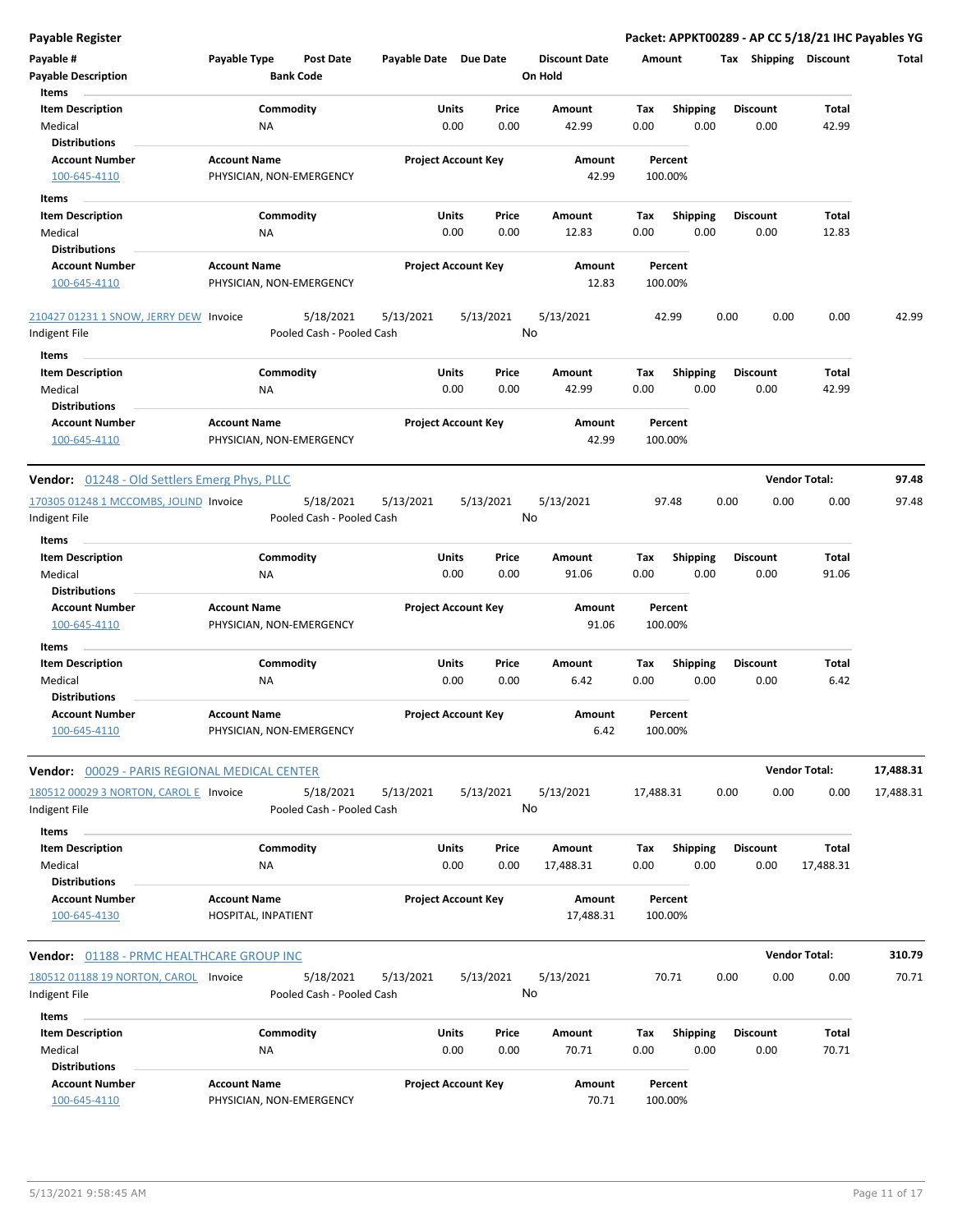| <b>Payable Register</b>                               |                     |                                        |                       |                      |                            |                                 |             |                         |      |                         | Packet: APPKT00289 - AP CC 5/18/21 IHC Payables YG |        |
|-------------------------------------------------------|---------------------|----------------------------------------|-----------------------|----------------------|----------------------------|---------------------------------|-------------|-------------------------|------|-------------------------|----------------------------------------------------|--------|
| Payable #<br><b>Payable Description</b>               | Payable Type        | Post Date<br><b>Bank Code</b>          | Payable Date Due Date |                      |                            | <b>Discount Date</b><br>On Hold |             | Amount                  |      | Tax Shipping Discount   |                                                    | Total  |
| 180512 01188 20 NORTON, CAROL<br>Indigent File        | Invoice             | 5/18/2021<br>Pooled Cash - Pooled Cash | 5/13/2021             |                      | 5/13/2021                  | 5/13/2021<br>No                 |             | 240.08                  | 0.00 | 0.00                    | 0.00                                               | 240.08 |
| Items                                                 |                     |                                        |                       |                      |                            |                                 |             |                         |      |                         |                                                    |        |
| <b>Item Description</b>                               |                     | Commodity                              |                       | Units                | Price                      | Amount                          | Tax         | <b>Shipping</b>         |      | <b>Discount</b>         | Total                                              |        |
| Medical                                               |                     | ΝA                                     |                       | 0.00                 | 0.00                       | 59.95                           | 0.00        | 0.00                    |      | 0.00                    | 59.95                                              |        |
| <b>Distributions</b>                                  |                     |                                        |                       |                      |                            |                                 |             |                         |      |                         |                                                    |        |
| <b>Account Number</b>                                 | <b>Account Name</b> |                                        |                       |                      | <b>Project Account Key</b> | Amount                          |             | Percent                 |      |                         |                                                    |        |
| 100-645-4110                                          |                     | PHYSICIAN, NON-EMERGENCY               |                       |                      |                            | 59.95                           |             | 100.00%                 |      |                         |                                                    |        |
| Items                                                 |                     |                                        |                       |                      |                            |                                 |             |                         |      |                         |                                                    |        |
| <b>Item Description</b>                               |                     | Commodity                              |                       | Units                | Price                      | Amount                          | Tax         | Shipping                |      | <b>Discount</b>         | <b>Total</b>                                       |        |
| Medical                                               |                     | <b>NA</b>                              |                       | 0.00                 | 0.00                       | 180.13                          | 0.00        | 0.00                    |      | 0.00                    | 180.13                                             |        |
| <b>Distributions</b>                                  |                     |                                        |                       |                      |                            |                                 |             |                         |      |                         |                                                    |        |
| <b>Account Number</b>                                 | <b>Account Name</b> |                                        |                       |                      | <b>Project Account Key</b> | Amount                          |             | Percent                 |      |                         |                                                    |        |
| 100-645-4110                                          |                     | PHYSICIAN, NON-EMERGENCY               |                       |                      |                            | 180.13                          |             | 100.00%                 |      |                         |                                                    |        |
| <b>Vendor:</b> 01249 - QUESTCARE HOSPITALISTS P L L C |                     |                                        |                       |                      |                            |                                 |             |                         |      |                         | <b>Vendor Total:</b>                               | 108.32 |
| 210324 01249 1 BRESHERS, KELLI                        | Invoice             | 5/18/2021                              | 5/13/2021             |                      | 5/13/2021                  | 5/13/2021                       |             | 108.32                  | 0.00 | 0.00                    | 0.00                                               | 108.32 |
| Indigent File                                         |                     | Pooled Cash - Pooled Cash              |                       |                      |                            | No                              |             |                         |      |                         |                                                    |        |
|                                                       |                     |                                        |                       |                      |                            |                                 |             |                         |      |                         |                                                    |        |
| Items                                                 |                     |                                        |                       |                      |                            |                                 |             |                         |      |                         |                                                    |        |
| <b>Item Description</b>                               |                     | Commodity                              |                       | Units                | Price                      | Amount                          | Tax         | Shipping                |      | <b>Discount</b>         | Total                                              |        |
| Medical                                               |                     | <b>NA</b>                              |                       | 0.00                 | 0.00                       | 108.32                          | 0.00        | 0.00                    |      | 0.00                    | 108.32                                             |        |
| <b>Distributions</b>                                  |                     |                                        |                       |                      |                            |                                 |             |                         |      |                         |                                                    |        |
| <b>Account Number</b>                                 | <b>Account Name</b> |                                        |                       |                      | <b>Project Account Key</b> | Amount                          |             | Percent                 |      |                         |                                                    |        |
| 100-645-4110                                          |                     | PHYSICIAN, NON-EMERGENCY               |                       |                      |                            | 108.32                          |             | 100.00%                 |      |                         |                                                    |        |
| Vendor: 00322 - SHERMAN RADIOLOGY ASSOCIATES          |                     |                                        |                       |                      |                            |                                 |             |                         |      |                         | <b>Vendor Total:</b>                               | 24.32  |
|                                                       |                     |                                        |                       |                      |                            |                                 |             | 24.32                   | 0.00 | 0.00                    | 0.00                                               | 24.32  |
| SO40963 00322 1 WRIGHT, CHANCE Invoice                |                     | 5/18/2021<br>Pooled Cash - Pooled Cash | 5/13/2021             |                      | 5/13/2021                  | 5/13/2021<br>No                 |             |                         |      |                         |                                                    |        |
| Indigent File                                         |                     |                                        |                       |                      |                            |                                 |             |                         |      |                         |                                                    |        |
| Items                                                 |                     |                                        |                       |                      |                            |                                 |             |                         |      |                         |                                                    |        |
| <b>Item Description</b>                               |                     | Commodity                              |                       | Units                | Price                      | Amount                          | Tax         | <b>Shipping</b>         |      | <b>Discount</b>         | Total                                              |        |
| Medical                                               |                     | <b>NA</b>                              |                       | 0.00                 | 0.00                       | 24.32                           | 0.00        | 0.00                    |      | 0.00                    | 24.32                                              |        |
| <b>Distributions</b>                                  |                     |                                        |                       |                      |                            |                                 |             |                         |      |                         |                                                    |        |
| <b>Account Number</b>                                 | <b>Account Name</b> |                                        |                       |                      | <b>Project Account Key</b> | Amount                          |             | Percent                 |      |                         |                                                    |        |
| 100-565-4050                                          | PRISONER MEDICAL    |                                        |                       |                      |                            | 24.32                           |             | 100.00%                 |      |                         |                                                    |        |
| Vendor: 01217 - SINGLETON ASSOCIATES PA               |                     |                                        |                       |                      |                            |                                 |             |                         |      |                         | <b>Vendor Total:</b>                               | 90.08  |
| 180512 01217 10 NORTON, CAROL Invoice                 |                     | 5/18/2021                              | 5/13/2021             |                      | 5/13/2021                  | 5/13/2021                       |             | 6.95                    | 0.00 | 0.00                    | 0.00                                               | 6.95   |
| Indigent File                                         |                     | Pooled Cash - Pooled Cash              |                       |                      |                            | No                              |             |                         |      |                         |                                                    |        |
| Items                                                 |                     |                                        |                       |                      |                            |                                 |             |                         |      |                         |                                                    |        |
| <b>Item Description</b><br>Medical                    |                     | Commodity<br>ΝA                        |                       | <b>Units</b><br>0.00 | Price<br>0.00              | Amount<br>6.95                  | Tax<br>0.00 | <b>Shipping</b><br>0.00 |      | <b>Discount</b><br>0.00 | Total<br>6.95                                      |        |
| <b>Distributions</b>                                  |                     |                                        |                       |                      |                            |                                 |             |                         |      |                         |                                                    |        |
| <b>Account Number</b><br>100-645-4110                 | <b>Account Name</b> | PHYSICIAN, NON-EMERGENCY               |                       |                      | <b>Project Account Key</b> | Amount<br>6.95                  |             | Percent<br>100.00%      |      |                         |                                                    |        |
|                                                       |                     |                                        |                       |                      |                            |                                 |             |                         |      |                         |                                                    |        |
| 180512 01217 11 NORTON, CAROL<br>Indigent File        | Invoice             | 5/18/2021<br>Pooled Cash - Pooled Cash | 5/13/2021             |                      | 5/13/2021                  | 5/13/2021<br>No                 |             | 69.23                   | 0.00 | 0.00                    | 0.00                                               | 69.23  |
| Items                                                 |                     |                                        |                       |                      |                            |                                 |             |                         |      |                         |                                                    |        |
| <b>Item Description</b>                               |                     | Commodity                              |                       | Units                | Price                      | Amount                          | Tax         | <b>Shipping</b>         |      | <b>Discount</b>         | Total                                              |        |
| Medical                                               |                     | NA                                     |                       | 0.00                 | 0.00                       | 69.23                           | 0.00        | 0.00                    |      | 0.00                    | 69.23                                              |        |
| <b>Distributions</b>                                  |                     |                                        |                       |                      |                            |                                 |             |                         |      |                         |                                                    |        |
|                                                       |                     |                                        |                       |                      |                            |                                 |             |                         |      |                         |                                                    |        |
| <b>Account Number</b><br>100-645-4110                 | <b>Account Name</b> | PHYSICIAN, NON-EMERGENCY               |                       |                      | <b>Project Account Key</b> | Amount<br>69.23                 |             | Percent<br>100.00%      |      |                         |                                                    |        |
| 180512 01217 12 NORTON, CAROL                         | Invoice             | 5/18/2021                              | 5/13/2021             |                      | 5/13/2021                  | 5/13/2021                       |             | 6.95                    | 0.00 | 0.00                    | 0.00                                               | 6.95   |
| Indigent File                                         |                     | Pooled Cash - Pooled Cash              |                       |                      |                            | No                              |             |                         |      |                         |                                                    |        |
|                                                       |                     |                                        |                       |                      |                            |                                 |             |                         |      |                         |                                                    |        |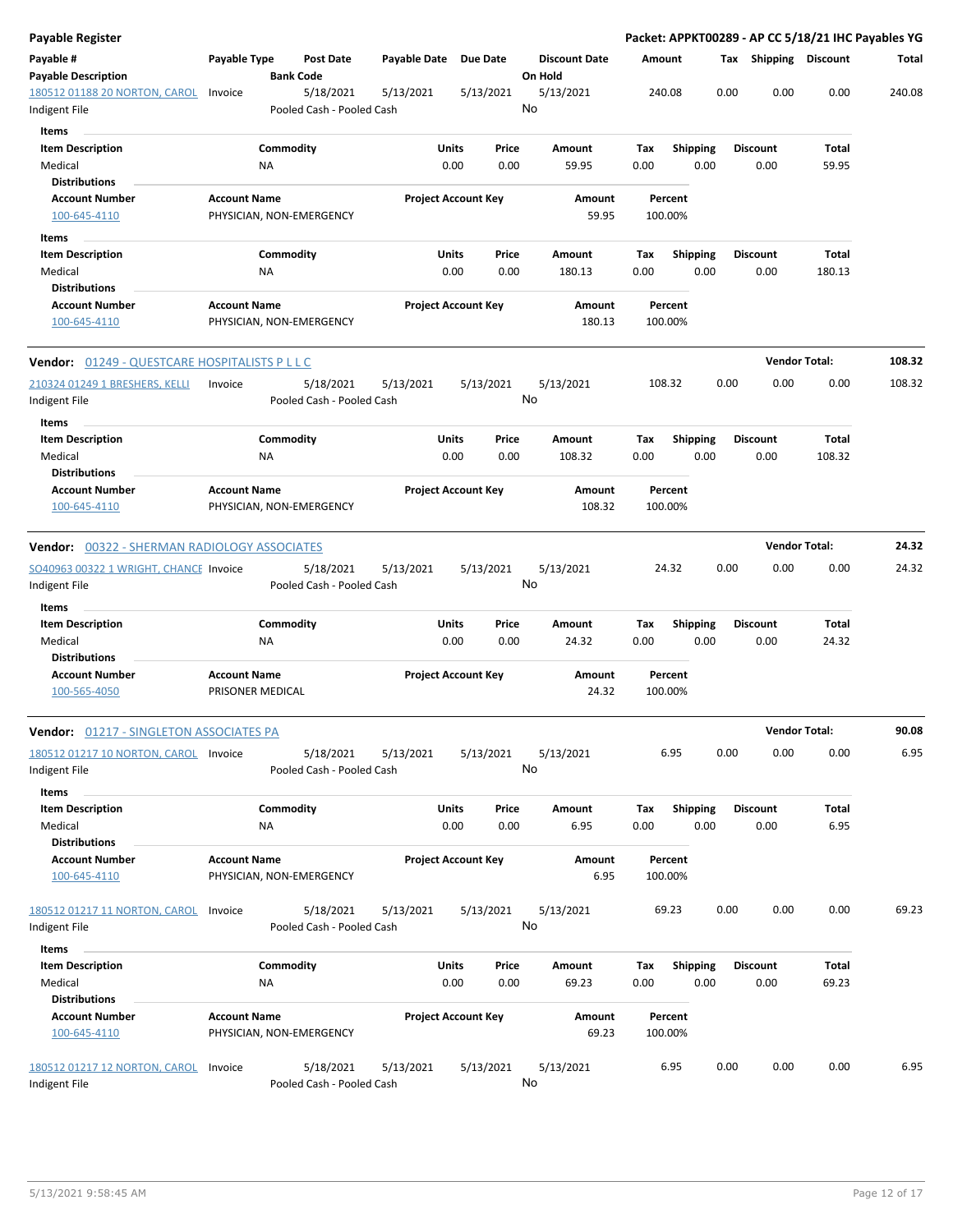| Payable Register                            |                                                 |                                      |                            |                            |               |                                       |             |                         |      |                         | Packet: APPKT00289 - AP CC 5/18/21 IHC Payables YG |          |
|---------------------------------------------|-------------------------------------------------|--------------------------------------|----------------------------|----------------------------|---------------|---------------------------------------|-------------|-------------------------|------|-------------------------|----------------------------------------------------|----------|
| Payable #<br><b>Payable Description</b>     | Payable Type                                    | <b>Post Date</b><br><b>Bank Code</b> | Payable Date Due Date      |                            |               | <b>Discount Date</b><br>On Hold       | Amount      |                         | Tax  | Shipping Discount       |                                                    | Total    |
| Items                                       |                                                 |                                      |                            |                            |               |                                       |             |                         |      |                         |                                                    |          |
| <b>Item Description</b>                     |                                                 | Commodity                            |                            | Units                      | Price         | Amount                                | Tax         | <b>Shipping</b>         |      | <b>Discount</b>         | Total                                              |          |
| Medical                                     | NA                                              |                                      |                            | 0.00                       | 0.00          | 6.95                                  | 0.00        | 0.00                    |      | 0.00                    | 6.95                                               |          |
| <b>Distributions</b>                        |                                                 |                                      |                            |                            |               |                                       |             |                         |      |                         |                                                    |          |
| <b>Account Number</b>                       | <b>Account Name</b>                             |                                      |                            | <b>Project Account Key</b> |               | Amount                                |             | Percent                 |      |                         |                                                    |          |
| 100-645-4110                                |                                                 | PHYSICIAN, NON-EMERGENCY             |                            |                            |               | 6.95                                  |             | 100.00%                 |      |                         |                                                    |          |
| 180512 01217 9 NORTON, CAROL E Invoice      |                                                 | 5/18/2021                            | 5/13/2021                  | 5/13/2021                  |               | 5/13/2021                             |             | 6.95                    | 0.00 | 0.00                    | 0.00                                               | 6.95     |
| Indigent File                               |                                                 | Pooled Cash - Pooled Cash            |                            |                            |               | No                                    |             |                         |      |                         |                                                    |          |
| Items                                       |                                                 |                                      |                            |                            |               |                                       |             |                         |      |                         |                                                    |          |
| <b>Item Description</b>                     |                                                 | Commodity                            |                            | Units                      | Price         | Amount                                | Tax         | <b>Shipping</b>         |      | <b>Discount</b>         | Total                                              |          |
| Medical                                     | ΝA                                              |                                      |                            | 0.00                       | 0.00          | 6.95                                  | 0.00        | 0.00                    |      | 0.00                    | 6.95                                               |          |
| <b>Distributions</b>                        |                                                 |                                      |                            |                            |               |                                       |             |                         |      |                         |                                                    |          |
| <b>Account Number</b>                       | <b>Account Name</b>                             |                                      |                            | <b>Project Account Key</b> |               | Amount                                |             | Percent                 |      |                         |                                                    |          |
| 100-645-4110                                |                                                 | PHYSICIAN, NON-EMERGENCY             |                            |                            |               | 6.95                                  |             | 100.00%                 |      |                         |                                                    |          |
| Vendor: 00819 - TEXAS ONCOLOGY PA           |                                                 |                                      |                            |                            |               |                                       |             |                         |      | <b>Vendor Total:</b>    |                                                    | 598.23   |
| 210324 00819 4 BRESHERS, KELLI              | Invoice                                         | 5/18/2021                            | 5/13/2021                  | 5/13/2021                  |               | 5/13/2021                             |             | 598.23                  | 0.00 | 0.00                    | 0.00                                               | 598.23   |
| Indigent File                               |                                                 | Pooled Cash - Pooled Cash            |                            |                            |               | No                                    |             |                         |      |                         |                                                    |          |
| Items                                       |                                                 |                                      |                            |                            |               |                                       |             |                         |      |                         |                                                    |          |
| <b>Item Description</b>                     |                                                 | Commodity                            |                            | Units                      | Price         | Amount                                | Tax         | <b>Shipping</b>         |      | <b>Discount</b>         | Total                                              |          |
| Medical                                     | ΝA                                              |                                      |                            | 0.00                       | 0.00          | 598.23                                | 0.00        | 0.00                    |      | 0.00                    | 598.23                                             |          |
| <b>Distributions</b>                        |                                                 |                                      |                            |                            |               |                                       |             |                         |      |                         |                                                    |          |
| <b>Account Number</b>                       | <b>Account Name</b>                             |                                      |                            | <b>Project Account Key</b> |               | Amount                                |             | Percent                 |      |                         |                                                    |          |
| 100-645-4110                                |                                                 | PHYSICIAN, NON-EMERGENCY             |                            |                            |               | 598.23                                |             | 100.00%                 |      |                         |                                                    |          |
| Vendor: 01143 - TEXOMA ORTHOPEDIC AND SPINE |                                                 |                                      |                            |                            |               |                                       |             |                         |      | <b>Vendor Total:</b>    |                                                    | 22.45    |
| 210222 01143 5 WOODWORTH, SAI Invoice       |                                                 | 5/18/2021                            | 5/13/2021                  | 5/13/2021                  |               | 5/13/2021                             |             | 22.45                   | 0.00 | 0.00                    | 0.00                                               | 22.45    |
| Indigent File                               |                                                 | Pooled Cash - Pooled Cash            |                            |                            |               | No                                    |             |                         |      |                         |                                                    |          |
| <b>Items</b>                                |                                                 |                                      |                            |                            |               |                                       |             |                         |      |                         |                                                    |          |
| <b>Item Description</b><br>Medical          | NA                                              | Commodity                            |                            | Units<br>0.00              | Price<br>0.00 | Amount<br>22.45                       | Tax<br>0.00 | <b>Shipping</b><br>0.00 |      | <b>Discount</b><br>0.00 | Total<br>22.45                                     |          |
| <b>Distributions</b>                        |                                                 |                                      |                            |                            |               |                                       |             |                         |      |                         |                                                    |          |
| <b>Account Number</b><br>100-645-4110       | <b>Account Name</b><br>PHYSICIAN, NON-EMERGENCY |                                      | <b>Project Account Key</b> |                            |               | Amount<br>Percent<br>22.45<br>100.00% |             |                         |      |                         |                                                    |          |
| <b>Vendor: 01177 - TMC BONHAM HOSPITAL</b>  |                                                 |                                      |                            |                            |               |                                       |             |                         |      | <b>Vendor Total:</b>    |                                                    | 1,069.05 |
| 210222 01177 1 WOODWORTH, SAI Invoice       |                                                 | 5/18/2021                            | 5/13/2021                  | 5/13/2021                  |               | 5/13/2021                             |             | 183.60                  | 0.00 | 0.00                    | 0.00                                               | 183.60   |
| Indigent File                               |                                                 | Pooled Cash - Pooled Cash            |                            |                            |               | No                                    |             |                         |      |                         |                                                    |          |
| <b>Items</b>                                |                                                 |                                      |                            |                            |               |                                       |             |                         |      |                         |                                                    |          |
| <b>Item Description</b>                     |                                                 | Commodity                            |                            | <b>Units</b>               | Price         | Amount                                | Tax         | <b>Shipping</b>         |      | Discount                | Total                                              |          |
| Medical                                     | NA                                              |                                      |                            | 0.00                       | 0.00          | 183.60                                | 0.00        | 0.00                    |      | 0.00                    | 183.60                                             |          |
| <b>Distributions</b>                        |                                                 |                                      |                            |                            |               |                                       |             |                         |      |                         |                                                    |          |
| <b>Account Number</b>                       | <b>Account Name</b>                             |                                      |                            | <b>Project Account Key</b> |               | <b>Amount</b>                         |             | Percent                 |      |                         |                                                    |          |
| 100-645-4140                                | HOSPITAL, OUTPATIENT                            |                                      |                            |                            |               | 183.60                                |             | 100.00%                 |      |                         |                                                    |          |
| 210222 01177 2 WOODWORTH, SAI Invoice       |                                                 | 5/18/2021                            | 5/13/2021                  | 5/13/2021                  |               | 5/13/2021                             |             | 166.20                  | 0.00 | 0.00                    | 0.00                                               | 166.20   |
| Indigent File                               |                                                 | Pooled Cash - Pooled Cash            |                            |                            |               | No                                    |             |                         |      |                         |                                                    |          |
| Items                                       |                                                 |                                      |                            |                            |               |                                       |             |                         |      |                         |                                                    |          |
| <b>Item Description</b>                     |                                                 | Commodity                            |                            | <b>Units</b>               | Price         | Amount                                |             |                         |      | <b>Discount</b>         | Total                                              |          |
|                                             |                                                 |                                      |                            |                            |               |                                       | Tax         | <b>Shipping</b>         |      |                         |                                                    |          |
| Medical<br><b>Distributions</b>             | NA                                              |                                      |                            | 0.00                       | 0.00          | 166.20                                | 0.00        | 0.00                    |      | 0.00                    | 166.20                                             |          |
|                                             |                                                 |                                      |                            |                            |               |                                       |             |                         |      |                         |                                                    |          |
| <b>Account Number</b><br>100-645-4140       | <b>Account Name</b><br>HOSPITAL, OUTPATIENT     |                                      |                            | <b>Project Account Key</b> |               | Amount<br>166.20                      |             | Percent<br>100.00%      |      |                         |                                                    |          |
| SO37565 01177 2 GLASS, BRANDON Invoice      |                                                 | 5/18/2021                            | 5/13/2021                  | 5/13/2021                  |               | 5/13/2021                             |             | 55.65                   | 0.00 | 0.00                    | 0.00                                               | 55.65    |
| Indigent File                               |                                                 | Pooled Cash - Pooled Cash            |                            |                            |               | No                                    |             |                         |      |                         |                                                    |          |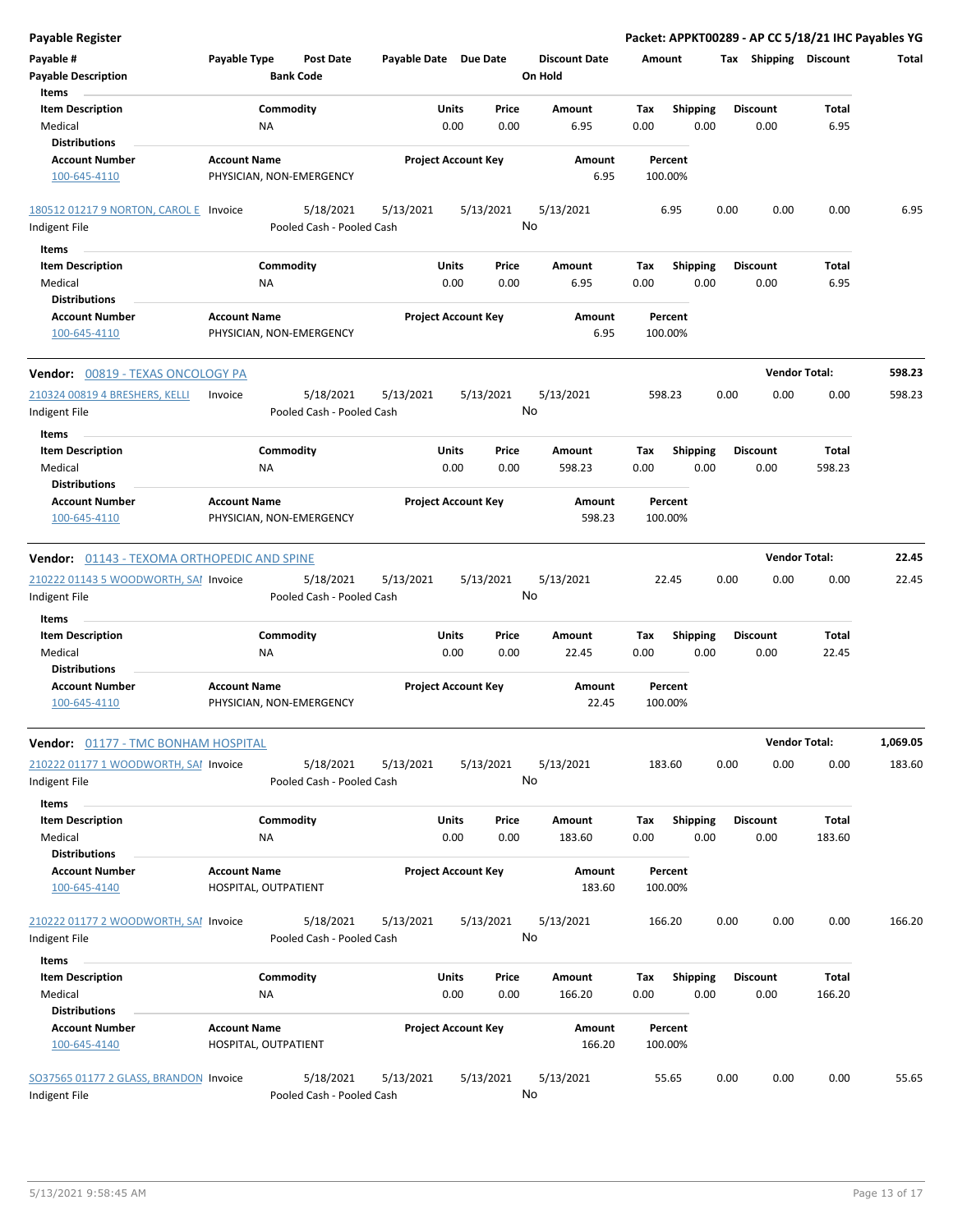| <b>Payable Register</b>                            |                                                      |                       |                            |                                 |                    | Packet: APPKT00289 - AP CC 5/18/21 IHC Payables YG |                         |      |                       |        |
|----------------------------------------------------|------------------------------------------------------|-----------------------|----------------------------|---------------------------------|--------------------|----------------------------------------------------|-------------------------|------|-----------------------|--------|
| Payable #<br><b>Payable Description</b>            | Payable Type<br><b>Post Date</b><br><b>Bank Code</b> | Payable Date Due Date |                            | <b>Discount Date</b><br>On Hold | Amount             |                                                    |                         |      | Tax Shipping Discount | Total  |
| Items                                              |                                                      |                       |                            |                                 |                    |                                                    |                         |      |                       |        |
| <b>Item Description</b><br>Medical                 | Commodity<br><b>NA</b>                               | Units                 | Price<br>0.00<br>0.00      | Amount<br>55.65                 | Tax<br>0.00        | <b>Shipping</b><br>0.00                            | <b>Discount</b><br>0.00 |      | <b>Total</b><br>55.65 |        |
| <b>Distributions</b>                               |                                                      |                       |                            |                                 |                    |                                                    |                         |      |                       |        |
| <b>Account Number</b><br>100-565-4050              | <b>Account Name</b><br>PRISONER MEDICAL              |                       | <b>Project Account Key</b> | Amount<br>55.65                 | Percent<br>100.00% |                                                    |                         |      |                       |        |
| SO40295 01177 1 ESSARY, SHANE<br>Indigent File     | 5/18/2021<br>Invoice<br>Pooled Cash - Pooled Cash    | 5/13/2021             | 5/13/2021                  | 5/13/2021<br>No                 | 246.45             |                                                    | 0.00                    | 0.00 | 0.00                  | 246.45 |
|                                                    |                                                      |                       |                            |                                 |                    |                                                    |                         |      |                       |        |
| Items<br><b>Item Description</b>                   | Commodity                                            | Units                 | Price                      | Amount                          | Tax                | <b>Shipping</b>                                    | <b>Discount</b>         |      | Total                 |        |
| Medical                                            | <b>NA</b>                                            |                       | 0.00<br>0.00               | 246.45                          | 0.00               | 0.00                                               | 0.00                    |      | 246.45                |        |
| <b>Distributions</b>                               |                                                      |                       |                            |                                 |                    |                                                    |                         |      |                       |        |
| <b>Account Number</b>                              | <b>Account Name</b>                                  |                       | <b>Project Account Key</b> | Amount                          | Percent            |                                                    |                         |      |                       |        |
| 100-565-4050                                       | PRISONER MEDICAL                                     |                       |                            | 246.45                          | 100.00%            |                                                    |                         |      |                       |        |
| SO40295 01177 2 ESSARY, SHANE<br>Indigent File     | 5/18/2021<br>Invoice<br>Pooled Cash - Pooled Cash    | 5/13/2021             | 5/13/2021                  | 5/13/2021<br>No                 | 68.25              |                                                    | 0.00                    | 0.00 | 0.00                  | 68.25  |
| Items                                              |                                                      |                       |                            |                                 |                    |                                                    |                         |      |                       |        |
| <b>Item Description</b>                            | Commodity                                            | <b>Units</b>          | Price                      | Amount                          | Tax                | <b>Shipping</b>                                    | <b>Discount</b>         |      | Total                 |        |
| Medical<br><b>Distributions</b>                    | <b>NA</b>                                            |                       | 0.00<br>0.00               | 68.25                           | 0.00               | 0.00                                               | 0.00                    |      | 68.25                 |        |
| <b>Account Number</b>                              | <b>Account Name</b>                                  |                       | <b>Project Account Key</b> | Amount                          | Percent            |                                                    |                         |      |                       |        |
| 100-565-4050                                       | PRISONER MEDICAL                                     |                       |                            | 68.25                           | 100.00%            |                                                    |                         |      |                       |        |
| SO41181 01177 1 PETR, LAWRENCE Invoice             | 5/18/2021                                            | 5/13/2021             | 5/13/2021                  | 5/13/2021                       | 205.20             |                                                    | 0.00                    | 0.00 | 0.00                  | 205.20 |
| Indigent File                                      | Pooled Cash - Pooled Cash                            |                       |                            | No                              |                    |                                                    |                         |      |                       |        |
| Items                                              |                                                      |                       |                            |                                 |                    |                                                    |                         |      |                       |        |
| <b>Item Description</b>                            | Commodity                                            | Units                 | Price                      | Amount                          | Tax                | <b>Shipping</b>                                    | <b>Discount</b>         |      | Total                 |        |
| Medical<br><b>Distributions</b>                    | <b>NA</b>                                            |                       | 0.00<br>0.00               | 205.20                          | 0.00               | 0.00                                               | 0.00                    |      | 205.20                |        |
| <b>Account Number</b><br>100-565-4050              | <b>Account Name</b><br>PRISONER MEDICAL              |                       | <b>Project Account Key</b> | Amount<br>205.20                | Percent<br>100.00% |                                                    |                         |      |                       |        |
| SO41181 01177 2 PETR, LAWRENCE<br>Indigent File    | 5/18/2021<br>Invoice<br>Pooled Cash - Pooled Cash    | 5/13/2021             | 5/13/2021                  | 5/13/2021<br>No                 | 143.70             |                                                    | 0.00                    | 0.00 | 0.00                  | 143.70 |
| Items                                              |                                                      |                       |                            |                                 |                    |                                                    |                         |      |                       |        |
| <b>Item Description</b>                            | Commodity                                            | Units                 | Price                      | Amount                          | Tax                | <b>Shipping</b>                                    | <b>Discount</b>         |      | Total                 |        |
| Medical                                            | <b>NA</b>                                            |                       | 0.00<br>0.00               | 143.70                          | 0.00               | 0.00                                               | 0.00                    |      | 143.70                |        |
| <b>Distributions</b>                               |                                                      |                       |                            |                                 |                    |                                                    |                         |      |                       |        |
| <b>Account Number</b><br>100-565-4050              | <b>Account Name</b><br>PRISONER MEDICAL              |                       | <b>Project Account Key</b> | Amount<br>143.70                | Percent<br>100.00% |                                                    |                         |      |                       |        |
| <b>Vendor: 00605 - TMC BONHAM SPECIALTY CLINIC</b> |                                                      |                       |                            |                                 |                    |                                                    |                         |      | <b>Vendor Total:</b>  | 121.03 |
| 190901 00605 1 HINSON, SHEILA                      | 5/18/2021<br>Invoice                                 | 5/13/2021             | 5/13/2021                  | 5/13/2021                       | 90.42              |                                                    | 0.00                    | 0.00 | 0.00                  | 90.42  |
| Indigent File                                      | Pooled Cash - Pooled Cash                            |                       |                            | No                              |                    |                                                    |                         |      |                       |        |
| Items                                              |                                                      |                       |                            |                                 |                    |                                                    |                         |      |                       |        |
| <b>Item Description</b>                            | Commodity                                            | Units                 | Price                      | Amount                          | Tax                | Shipping                                           | <b>Discount</b>         |      | Total                 |        |
| Medical                                            | <b>NA</b>                                            |                       | 0.00<br>0.00               | 40.36                           | 0.00               | 0.00                                               | 0.00                    |      | 40.36                 |        |
| <b>Distributions</b>                               |                                                      |                       |                            |                                 |                    |                                                    |                         |      |                       |        |
| <b>Account Number</b>                              | <b>Account Name</b>                                  |                       | <b>Project Account Key</b> | Amount                          | Percent            |                                                    |                         |      |                       |        |
| 100-645-4110                                       | PHYSICIAN, NON-EMERGENCY                             |                       |                            | 40.36                           | 100.00%            |                                                    |                         |      |                       |        |
| Items                                              |                                                      |                       |                            |                                 |                    |                                                    |                         |      |                       |        |
| <b>Item Description</b>                            | Commodity                                            | Units                 | Price                      | Amount                          | Tax                | <b>Shipping</b>                                    | <b>Discount</b>         |      | Total                 |        |
| Medical                                            | <b>NA</b>                                            |                       | 0.00<br>0.00               | 50.06                           | 0.00               | 0.00                                               | 0.00                    |      | 50.06                 |        |
| <b>Distributions</b>                               |                                                      |                       |                            |                                 |                    |                                                    |                         |      |                       |        |
| <b>Account Number</b>                              | <b>Account Name</b>                                  |                       | <b>Project Account Key</b> | Amount                          | Percent            |                                                    |                         |      |                       |        |
| 100-645-4110                                       | PHYSICIAN, NON-EMERGENCY                             |                       |                            | 50.06                           | 100.00%            |                                                    |                         |      |                       |        |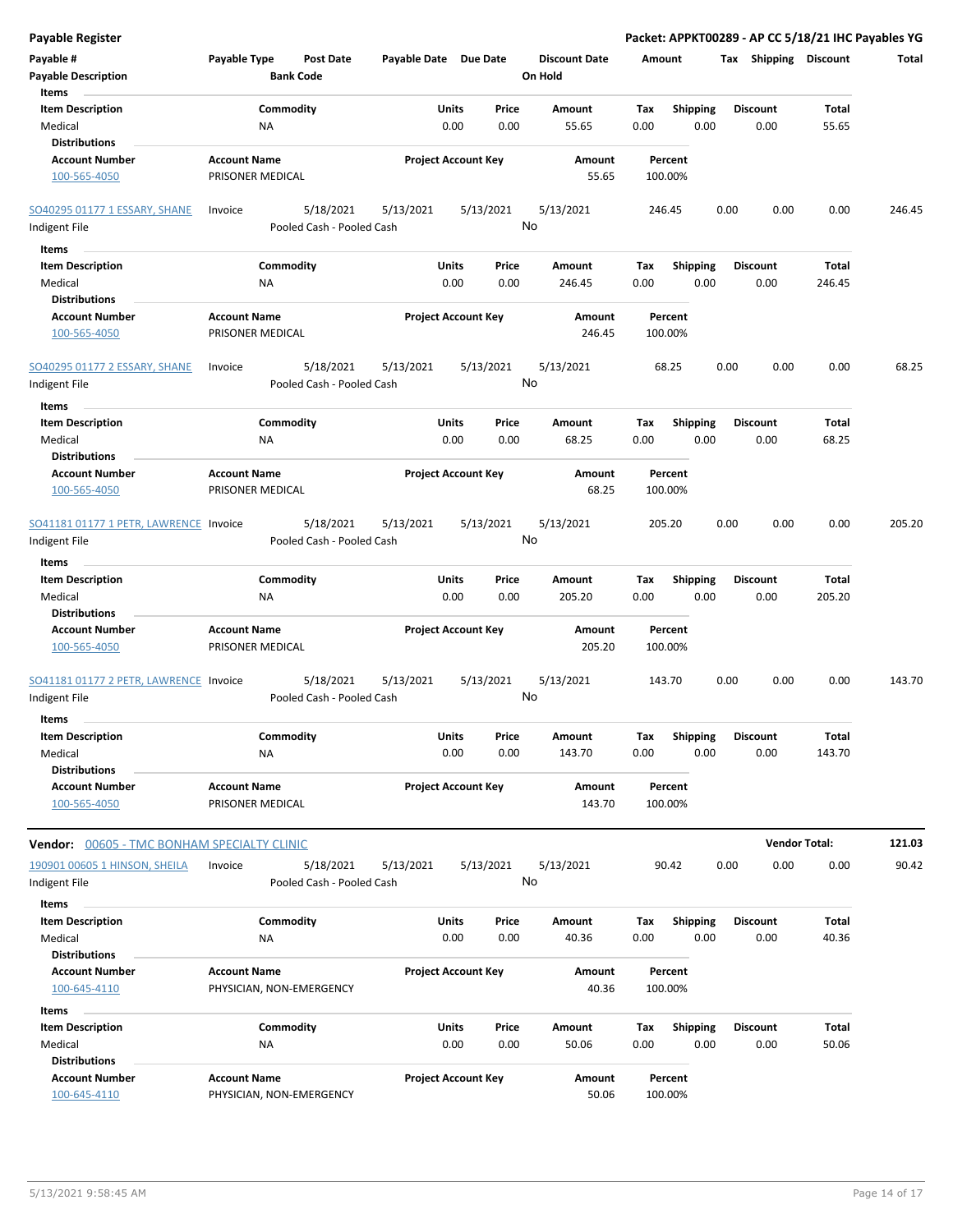| Payable Register                                       |                                                 |                                        |                            |       |           |                                 |        |                    |      |                       | Packet: APPKT00289 - AP CC 5/18/21 IHC Payables YG |        |
|--------------------------------------------------------|-------------------------------------------------|----------------------------------------|----------------------------|-------|-----------|---------------------------------|--------|--------------------|------|-----------------------|----------------------------------------------------|--------|
| Payable #<br><b>Payable Description</b>                | Payable Type                                    | <b>Post Date</b><br><b>Bank Code</b>   | Payable Date Due Date      |       |           | <b>Discount Date</b><br>On Hold | Amount |                    |      | Tax Shipping Discount |                                                    | Total  |
| 190901 00605 2 HINSON, SHEILA                          | Invoice                                         | 5/18/2021                              | 5/13/2021                  |       | 5/13/2021 | 5/13/2021                       |        | 30.61              | 0.00 | 0.00                  | 0.00                                               | 30.61  |
| Indigent File                                          |                                                 | Pooled Cash - Pooled Cash              |                            |       |           | No                              |        |                    |      |                       |                                                    |        |
| Items                                                  |                                                 |                                        |                            |       |           |                                 |        |                    |      |                       |                                                    |        |
| <b>Item Description</b>                                |                                                 | Commodity                              |                            | Units | Price     | Amount                          | Tax    | <b>Shipping</b>    |      | <b>Discount</b>       | Total                                              |        |
| Medical                                                | ΝA                                              |                                        |                            | 0.00  | 0.00      | 30.61                           | 0.00   | 0.00               |      | 0.00                  | 30.61                                              |        |
| <b>Distributions</b>                                   |                                                 |                                        |                            |       |           |                                 |        |                    |      |                       |                                                    |        |
| <b>Account Number</b><br>100-645-4110                  | <b>Account Name</b><br>PHYSICIAN, NON-EMERGENCY |                                        | <b>Project Account Key</b> |       |           | Amount<br>30.61                 |        | Percent<br>100.00% |      |                       |                                                    |        |
| Vendor: 01253 - William Cook MD PC                     |                                                 |                                        |                            |       |           |                                 |        |                    |      |                       | <b>Vendor Total:</b>                               | 644.91 |
| 180512 01253 1 NORTON, CAROL E Invoice                 |                                                 | 5/18/2021                              | 5/13/2021                  |       | 5/13/2021 | 5/13/2021                       |        | 104.52             | 0.00 | 0.00                  | 0.00                                               | 104.52 |
| Indigent File                                          |                                                 | Pooled Cash - Pooled Cash              |                            |       |           | No                              |        |                    |      |                       |                                                    |        |
| Items<br><b>Item Description</b>                       |                                                 | Commodity                              |                            | Units | Price     | Amount                          | Tax    | <b>Shipping</b>    |      | <b>Discount</b>       | Total                                              |        |
| Medical                                                | ΝA                                              |                                        |                            | 0.00  | 0.00      | 44.57                           | 0.00   | 0.00               |      | 0.00                  | 44.57                                              |        |
| <b>Distributions</b>                                   |                                                 |                                        |                            |       |           |                                 |        |                    |      |                       |                                                    |        |
| <b>Account Number</b><br>100-645-4110                  | <b>Account Name</b><br>PHYSICIAN, NON-EMERGENCY |                                        | <b>Project Account Key</b> |       |           | Amount<br>44.57                 |        | Percent<br>100.00% |      |                       |                                                    |        |
| Items                                                  |                                                 |                                        |                            |       |           |                                 |        |                    |      |                       |                                                    |        |
| <b>Item Description</b>                                |                                                 | Commodity                              |                            | Units | Price     | Amount                          | Tax    | <b>Shipping</b>    |      | <b>Discount</b>       | Total                                              |        |
| Medical                                                | <b>NA</b>                                       |                                        |                            | 0.00  | 0.00      | 59.95                           | 0.00   | 0.00               |      | 0.00                  | 59.95                                              |        |
| Distributions                                          |                                                 |                                        |                            |       |           |                                 |        |                    |      |                       |                                                    |        |
| <b>Account Number</b>                                  | <b>Account Name</b>                             |                                        | <b>Project Account Key</b> |       |           | Amount                          |        | Percent            |      |                       |                                                    |        |
| 100-645-4110                                           | PHYSICIAN, NON-EMERGENCY                        |                                        |                            |       |           | 59.95                           |        | 100.00%            |      |                       |                                                    |        |
| 180512 01253 2 NORTON, CAROL E Invoice<br>ndigent File |                                                 | 5/18/2021<br>Pooled Cash - Pooled Cash | 5/13/2021                  |       | 5/13/2021 | 5/13/2021<br>No                 |        | 180.13             | 0.00 | 0.00                  | 0.00                                               | 180.13 |
| Items                                                  |                                                 |                                        |                            |       |           |                                 |        |                    |      |                       |                                                    |        |
| <b>Item Description</b>                                |                                                 | Commodity                              |                            | Units | Price     | Amount                          | Tax    | <b>Shipping</b>    |      | <b>Discount</b>       | Total                                              |        |
| Medical                                                | ΝA                                              |                                        |                            | 0.00  | 0.00      | 180.13                          | 0.00   | 0.00               |      | 0.00                  | 180.13                                             |        |
| <b>Distributions</b>                                   |                                                 |                                        |                            |       |           |                                 |        |                    |      |                       |                                                    |        |
| <b>Account Number</b>                                  | <b>Account Name</b>                             |                                        | <b>Project Account Key</b> |       |           | Amount                          |        | Percent            |      |                       |                                                    |        |
| 100-645-4110                                           | PHYSICIAN, NON-EMERGENCY                        |                                        |                            |       |           | 180.13                          |        | 100.00%            |      |                       |                                                    |        |
| 180512 01253 3 NORTON, CAROL E                         | Invoice                                         | 5/18/2021                              | 5/13/2021                  |       | 5/13/2021 | 5/13/2021                       |        | 360.26             | 0.00 | 0.00                  | 0.00                                               | 360.26 |
| Indigent File                                          |                                                 | Pooled Cash - Pooled Cash              |                            |       |           | No                              |        |                    |      |                       |                                                    |        |
| Items                                                  |                                                 |                                        |                            |       |           |                                 |        |                    |      |                       |                                                    |        |
| <b>Item Description</b>                                |                                                 | Commodity                              |                            | Units | Price     | Amount                          | Tax    | Shipping           |      | <b>Discount</b>       | Total                                              |        |
| Medical                                                | NA                                              |                                        |                            | 0.00  | 0.00      | 180.13                          | 0.00   | 0.00               |      | 0.00                  | 180.13                                             |        |
| <b>Distributions</b>                                   |                                                 |                                        |                            |       |           |                                 |        |                    |      |                       |                                                    |        |
| <b>Account Number</b>                                  | <b>Account Name</b>                             |                                        | <b>Project Account Key</b> |       |           | Amount                          |        | Percent            |      |                       |                                                    |        |
| 100-645-4110                                           | PHYSICIAN, NON-EMERGENCY                        |                                        |                            |       |           | 180.13                          |        | 100.00%            |      |                       |                                                    |        |
| Items                                                  |                                                 |                                        |                            |       |           |                                 |        |                    |      |                       |                                                    |        |
| <b>Item Description</b>                                |                                                 | Commodity                              |                            | Units | Price     | Amount                          | Tax    | Shipping           |      | <b>Discount</b>       | Total                                              |        |
| Medical                                                | NA                                              |                                        |                            | 0.00  | 0.00      | 180.13                          | 0.00   | 0.00               |      | 0.00                  | 180.13                                             |        |
| <b>Distributions</b>                                   |                                                 |                                        |                            |       |           |                                 |        |                    |      |                       |                                                    |        |
| <b>Account Number</b>                                  | <b>Account Name</b>                             |                                        | <b>Project Account Key</b> |       |           | Amount                          |        | Percent            |      |                       |                                                    |        |
| 100-645-4110                                           | PHYSICIAN, NON-EMERGENCY                        |                                        |                            |       |           | 180.13                          |        | 100.00%            |      |                       |                                                    |        |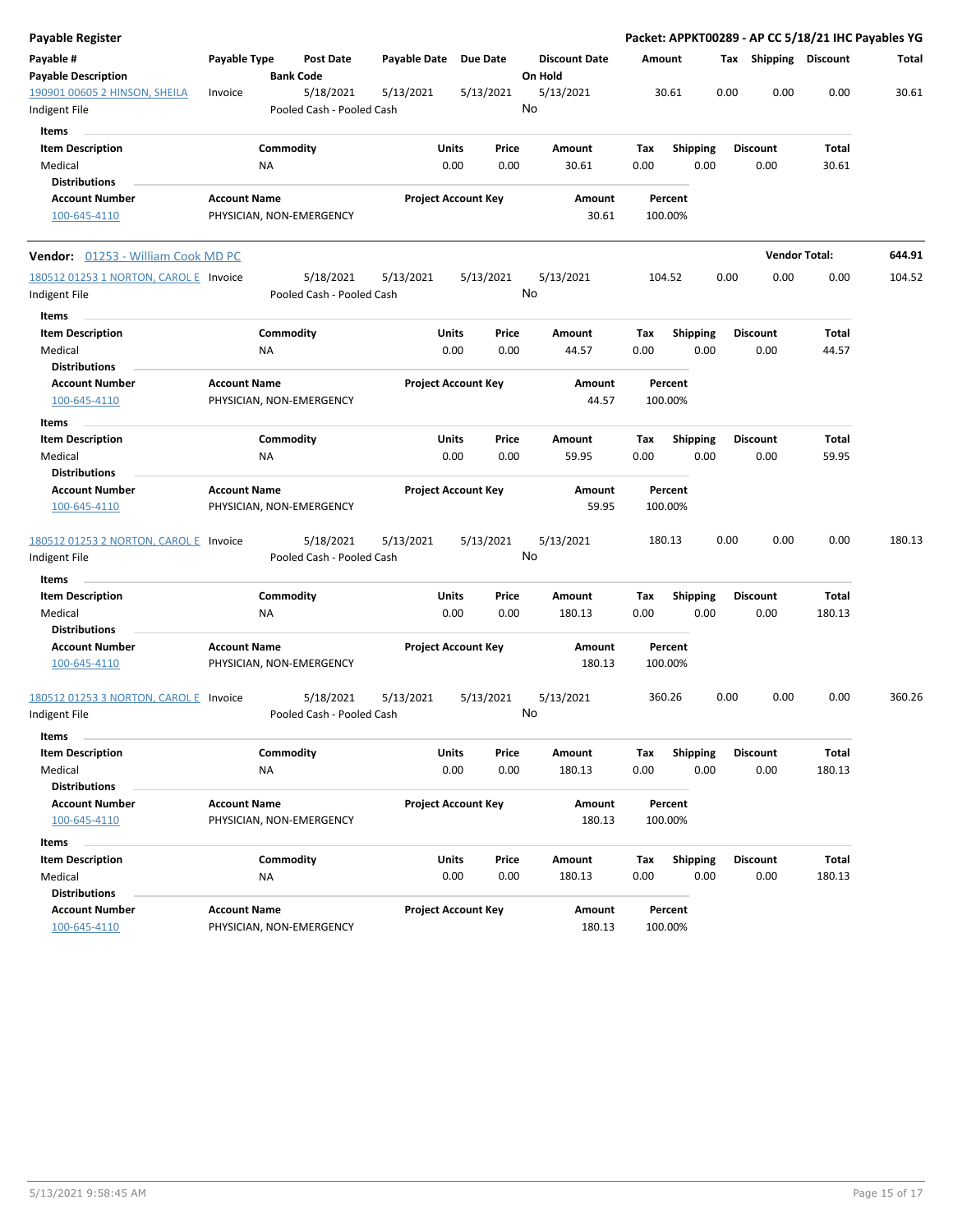## Payable Summary

| <b>Type</b> | Count               | Gross     | Tax  | <b>Shipping</b> | <b>Discount</b> | Total     | <b>Manual Payment</b> | <b>Balance</b> |
|-------------|---------------------|-----------|------|-----------------|-----------------|-----------|-----------------------|----------------|
| Credit Memo |                     | $-266.88$ | 0.00 | 0.00            | 0.00            | $-266.88$ | 0.00                  | $-266.88$      |
| Invoice     | 58                  | 26,605.77 | 0.00 | 0.00            | 0.00            | 26,605.77 | 0.00                  | 26,605.77      |
|             | <b>Grand Total:</b> | 26,338.89 | 0.00 | 0.00            | 0.00            | 26,338.89 | 0.00                  | 26,338.89      |